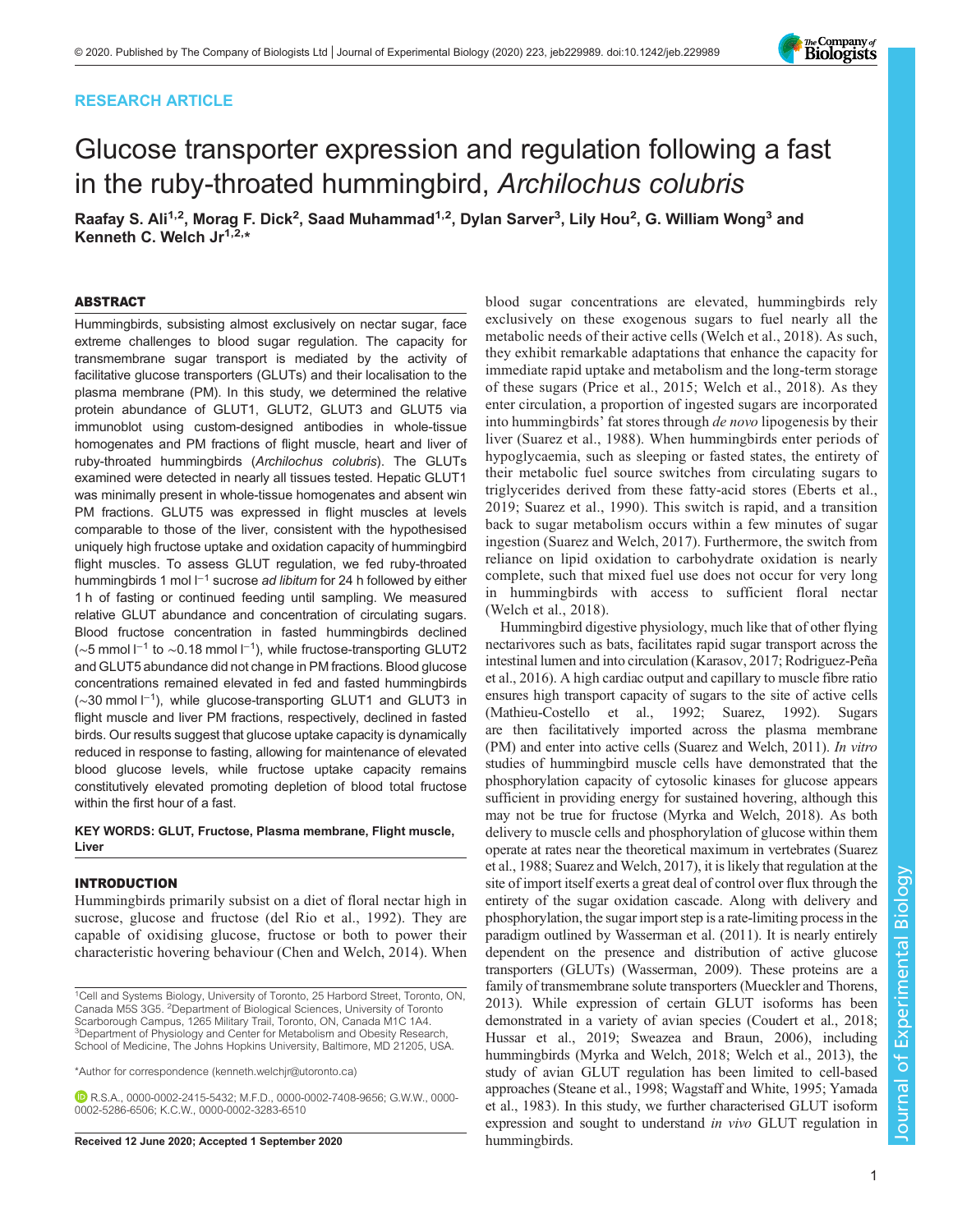Studies of mammalian GLUTs demonstrate that their expression in the PM is regulated by a variety of intracellular and extracellular factors, including blood sugar, insulin concentrations, exercise and stress [\(Egert et al., 1999](#page-9-0); [Guma et al., 1995](#page-9-0); [Yang and Holman,](#page-10-0) [1993](#page-10-0)). The expression, functional distribution and regulation of hummingbird GLUTs, however, remain relatively unknown. Studies on GLUT isoforms of the closest relatively well examined avian species, the chicken (Gallus gallus domesticus), are fragmented and the distribution of avian GLUT isoforms is not fully understood ([Byers et al., 2018](#page-9-0); [Suarez and Welch, 2011](#page-9-0); [Sweazea and Braun, 2006](#page-10-0)). It is known that chicken GLUT1 and GLUT3 share sequence homologies of ∼80% and ∼70%, respectively, with human GLUTs, but other isoforms such as GLUT2 and GLUT5 only share ∼65% and ∼64% sequence homology [calculated via NCBI BLAST ([Boratyn et al., 2012](#page-9-0)); summarised in [Table S6\]](https://jeb.biologists.org/lookup/doi/10.1242/jeb.229989.supplemental). It is also clear that GLUTs are regulated very differently in each class of animal ([Wagstaff and White, 1995](#page-10-0); [Yamada et al., 1983](#page-10-0)). Despite this, the literature on mammalian GLUTs provides a useful foundation for understanding the affinities and ligand specificities of avian, including hummingbird, GLUTs. In mammals, GLUT3 and GLUT1 show the highest affinity for glucose;  $K_m \approx 1.5$  mmol l<sup>-1</sup> ([Thorens and Mueckler, 2010](#page-10-0)) and Km≈3–5 mmol l−<sup>1</sup> [\(Zhao and Keating, 2007](#page-10-0)), respectively. GLUT5 transports fructose  $(K_m \approx 11 - 12 \text{ mmol } 1^{-1})$ ; [Douard and Ferraris,](#page-9-0) [2008](#page-9-0)), and is largely found in mammalian enteric and renal tissue [\(Douard and Ferraris, 2008\)](#page-9-0), although some presence in hepatic tissue has also been noted ([Godoy et al., 2006](#page-9-0); [Zhao et al., 1993\)](#page-10-0). GLUT2, uniquely, shows affinity for both glucose and fructose  $(K_m \approx 17 \text{ mmol } 1^{-1}$ ,  $K_m \approx 76 \text{ mmol } 1^{-1}$ , respectively; [Zhao and](#page-10-0) [Keating, 2007\)](#page-10-0). While its affinity for both sugars is relatively low compared with other isoforms, GLUT2 plays a dominant role in hepatic sugar transport [\(Wood and Trayhurn, 2003](#page-10-0)).

Importantly, it is only when GLUT isoforms are expressed and active in the PM that transmembrane sugar transport can occur from the blood into the active cell ([Guma et al., 1995;](#page-9-0) [Wasserman, 2009](#page-10-0); [Yamada et al., 1983\)](#page-10-0). In mammals, GLUT4 translocation to the PM by insulin stimulation following feeding is known to recruit other GLUT isoforms to the PM as well, increasing the sugar import rate into active cells ([Guma et al., 1995](#page-9-0)). Hummingbirds [\(Welch et al.,](#page-10-0) [2013](#page-10-0)), much like chickens [\(Byers et al., 2018](#page-9-0)), do not express transcript or protein of the insulin-sensitive GLUT4 isoform. Chicken insulin levels do not significantly change with dietary status [\(Honda et al., 2012](#page-9-0)), and this is presumably also true in hummingbirds. Further, circulating insulin does not significantly increase sugar import in chicken muscles [\(Chen, 1945\)](#page-9-0), though it may in the liver ([Dupont, 2009](#page-9-0); [Zhang et al., 2013](#page-10-0)). Lastly, and unlike mammals, hummingbirds have limited intramuscular glycogen stores [\(Suarez et al., 1990](#page-10-0)), and therefore rely on newly imported sugars from circulation for carbohydrate oxidation ([Welch](#page-10-0) [et al., 2018\)](#page-10-0). Despite missing critical elements of the insulin– GLUT4 pathway, fed hummingbirds utilise circulating sugars, when available, at very high rates to meet their metabolic demands [\(Suarez and Welch, 2017\)](#page-10-0).

Previous studies have confirmed the presence of GLUT1 and GLUT5 transcript in nearly all hummingbird tissue examined [\(Myrka and Welch, 2018\)](#page-9-0). Immunohistochemistry of hummingbird myocytes using a commercial antibody for GLUT1 have also shown GLUT1 localisation to the PM ([Welch et al., 2013\)](#page-10-0), although the results were not definitive. In this study, using custom-designed antibodies for the different isoforms of hummingbird GLUTs, we sought to identify the tissue-specific protein distribution and to quantify the abundance in the PM of GLUT1, GLUT2, GLUT3 and GLUT5. We predicted GLUT1 would be detected in hummingbird flight muscle, heart and liver tissue, in accordance with its ubiquitous presence in mammalian tissue [\(Mueckler and Thorens,](#page-9-0) [2013\)](#page-9-0), as well as its previous detection in hummingbird myocytes [\(Welch et al., 2013](#page-10-0)). As GLUT2 plays a stronger role in enteric [\(Karasov, 2017\)](#page-9-0) and hepatic ([Mueckler and Thorens, 2013](#page-9-0)) sugar transport, we predicted that its abundance would be limited in muscles and more predominantly found in the liver. In mammals, GLUT3 is observed in close association with GLUT1 ([Simpson](#page-9-0) [et al., 2008](#page-9-0)) and may function as a replacement for GLUT4 in certain muscle developmental stages ([Klip et al., 1996](#page-9-0)). We expected to detect GLUT3 in tissues also expressing GLUT1. We also expected to find GLUT5 in both the liver and muscles, as hummingbird muscles are capable of supporting hovering flight on fructose-only meals [\(Chen and Welch, 2014\)](#page-9-0). To further characterise the regulatory aspects of hummingbird GLUTs, we compared the abundance of GLUT1, GLUT2, GLUT3 and GLUT5 in the PM of fed and fasted hummingbirds. We also measured levels of circulating glucose and fructose in these birds. Based on previous measurements of hummingbird blood glucose [\(Beuchat and Chong,](#page-9-0) [1998\)](#page-9-0), we expected to see high blood glucose concentrations ( $\sim$ 40 mmol l<sup>-1</sup>) in the fed condition and lower levels in the fasted condition (∼15–25 mmol l−<sup>1</sup> ). Measurements of hummingbird blood fructose concentrations have not previously been made. However, similar to frugivorous bats [\(Keegan, 1977](#page-9-0)), we predicted blood fructose concentrations in fed hummingbirds to be ∼5– 10 mmol  $l^{-1}$  and ~0 mmol  $l^{-1}$  in fasted hummingbirds. Given the rapid switching between glucose or fructose oxidation and oxidation of lipid stores in fed versus fasting hummingbirds, we expected a greater abundance of PM GLUT1, PM GLUT3 and PM GLUT5 in flight muscle and liver of fasted hummingbirds. Finally, we expected little difference between GLUT2 abundance in the PM of tissue from fed and fasted hummingbirds.

# MATERIALS AND METHODS Animal use and ethics statement

This study was approved and performed adhering to the requirements of the University of Toronto Laboratory Animal Care Committee and the Canadian Council on Animal Care. Twelve adult male ruby-throated hummingbirds, Archilochus colubris (Linnaeus 1758), were captured in the early summer at the University of Toronto Scarborough (UTSC) using modified box traps and housed individually in Eurocages (Corners Ltd, Kalamazoo, MI, USA) in the UTSC vivarium under a 12 h:12 h light:dark cycle. They were provided with perches and fed on a maintenance diet of NEKTON-Nectar-Plus (Keltern, Germany) for 2–3 months until the start of the experiment.

All hummingbirds were provided with ∼33% sucrose solution for 24 h prior to the experiment. Birds were divided into a fed group (n=6), which was provided with *ad libitum* 1 mol  $l^{-1}$  sucrose solution up to sampling, beginning at 10:00 h, and a fasted group  $(n=6)$ , which was deprived of any food for a 1 h duration prior to the 10:00 h sample collection. To minimize interindividual variation in activity level and energy expenditure, birds from both treatment groups were held in small glass jars, perched on wooden dowels, in which they were constrained from flying for the duration of the 1 h fast. Respirometry measurements by [Chen and Welch \(2014\)](#page-9-0) have previously shown that this is sufficient time for the fasted hummingbirds to shift from using circulating sugars to using fats to fuel metabolism. Fed hummingbirds will continue to exclusively metabolise sugars. Hummingbirds were then anaesthetised with isofluorane inhalation and killed via decapitation. Immediately after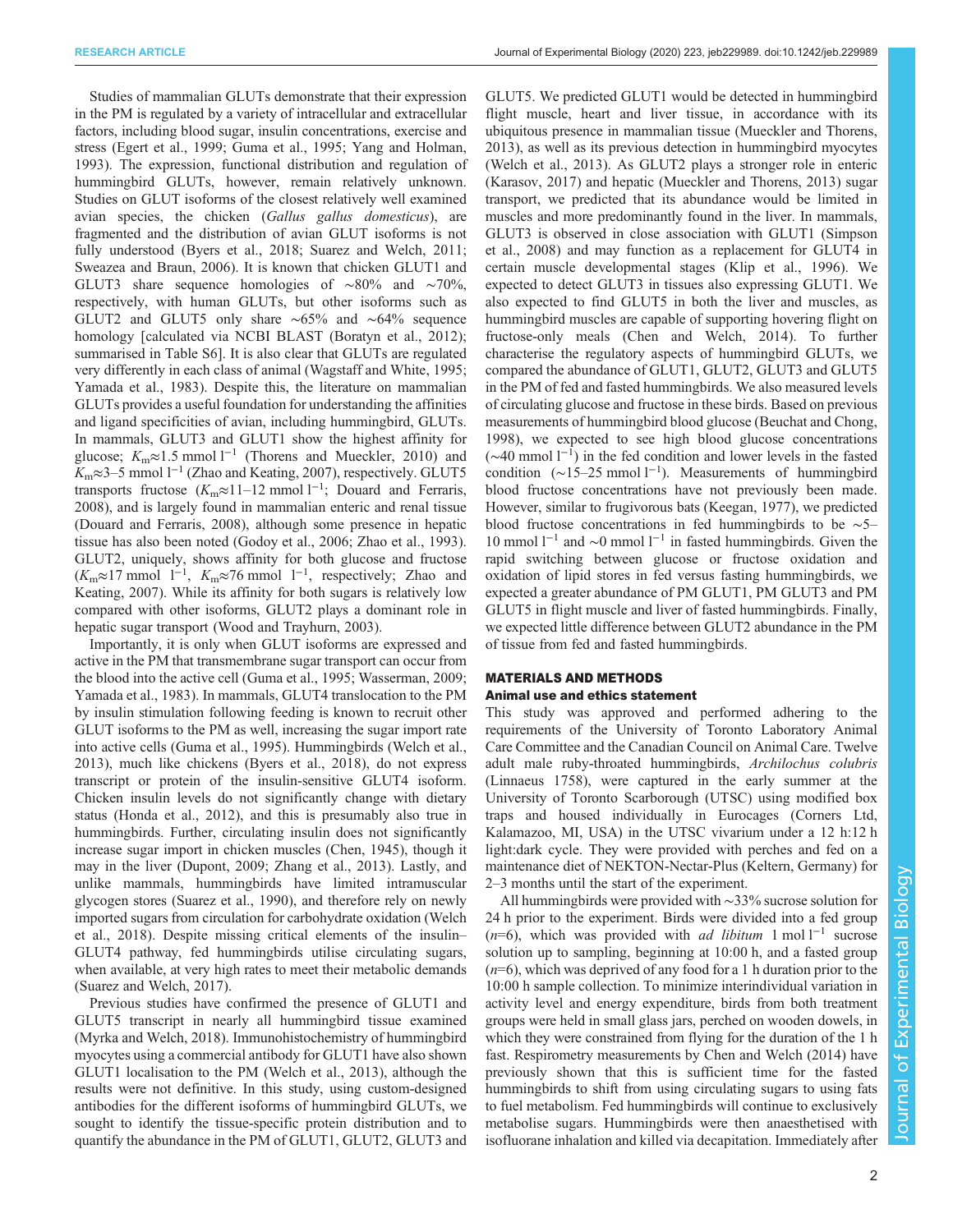decapitation, blood was sampled from the carotid artery using heparinized capillary tubes and spun at 3800 g for 10 min at room temperature and the plasma stored at −80°C. Flight muscle (the pectoralis and supracoracoideus muscles), heart and liver were extracted and frozen with isopentane cooled with liquid nitrogen. All tissues were stored at −80°C.

## Circulating sugar and metabolite analysis

Plasma samples were sent to the Metabolomics Innovation Centre (TMIC) at the University of Victoria (Victoria, BC, Canada) to be analysed via service 45 (absolute quantification of central carbon metabolism metabolites and fructose: [https://www.metabolo](https://www.metabolomicscentre.ca/service/45) [micscentre.ca/service/45](https://www.metabolomicscentre.ca/service/45)). Quantification of glucose and fructose concentrations in plasma samples was achieved via chemical derivatization – liquid chromatography–multiple reaction monitoring/mass spectrometry (LC-MRM/MS) following a protocol outlined by [Han et al. \(2016\)](#page-9-0). Quantification of central carbon metabolites (organic acids; lactate and pyruvate) of flight muscle was done via the protocol outlined by [Han et al. \(2013\).](#page-9-0)

## Antibody design, production and isoform specificity

Anti-rabbit polyclonal antibodies for GLUT isoforms were designed in conjunction to minimise cross-reactivity using the services of Pacific Immunology (Ramona, CA, USA). Epitope design was accomplished using mRNA sequences for ruby-throated hummingbird GLUT isoforms 1, 2, 3 and 5 that were obtained from the hummingbird liver transcriptome [\(Workman et al., 2018\)](#page-10-0) [\(Table S4](https://jeb.biologists.org/lookup/doi/10.1242/jeb.229989.supplemental)). The concentration of the affinity-purified antibody samples was assessed using ELISA by Pacific Immunology (ab-GLUT1 ~1.1 mg ml<sup>-1</sup>, ab-GLUT2 ~5.7 mg ml<sup>-1</sup>, ab-GLUT3  $\sim$ 2.6 mg ml<sup>-1</sup>, ab-GLUT5  $\sim$ 1.0 mg ml<sup>-1</sup>). The final experimental dilutions were determined empirically through preliminary experiments and are provided below.

## Generation of mammalian expression plasmids encoding A. colubris GLUT1, GLUT2, GLUT3 and GLUT5

The cDNA encoding A. colubris GLUT1 (NCBI accession number [MT472837\)](https://www.ncbi.nlm.nih.gov/nuccore/MT472837), GLUT2 [\(MT472838\)](https://www.ncbi.nlm.nih.gov/nuccore/MT472838), GLUT3 [\(MT472839](https://www.ncbi.nlm.nih.gov/nuccore/MT472839)) and GLUT5 ([MT472840](https://www.ncbi.nlm.nih.gov/nuccore/MT472840)) were synthesized by GenScript based on the full-length mRNA sequences derived from our previously published RNA sequencing data [\(Workman et al., 2018](#page-10-0)). The V5 epitope tag (encoding the peptide GKPIPNPLLGLDST) was inserted at the 3′ end of each cDNA immediately after the last coding amino acid. All epitope-tagged cDNA sequences were cloned into the EcoRI restriction site of the mammalian expression vector pCDNA3.1 (+) (Invitrogen, Carlsbad, CA, USA). All expression plasmids were verified by DNA sequencing.

## Specificity immunoblots

SDS-PAGE was run on cell lysates of HEK293T cells transiently transfected, using lipofectamine 2000 (Invitrogen), with hummingbird GLUT1, GLUT2, GLUT3 or GLUT5 (acGLUT1, acGLUT2, acGLUT3 or acGLUT5) expression vectors, all containing a V5 tag. Cell lysates produced using RIPA buffer (50 mmol l−<sup>1</sup> Tris-HCl, pH 7.4; 150 mmol l−<sup>1</sup> NaCl; 1 mmol l−<sup>1</sup> EDTA; 1%Triton X100; 0.25% deoxycholate) supplemented with protease and a phosphatase inhibitor cocktail (MilliporeSigma, Burlington, MA, USA; and Roche, Basel, Switzerland, respectively). Each lysate was confirmed to express the appropriate recombinant protein at the expected size using an anti-V5 antibody produced in rabbit (Sigma V8137). Isoform specificity was tested via immunoblotting all cell lysates (empty vector control, acGLUT1, acGLUT2, acGLUT3 and acGLUT5) with each novel acGLUT antibody and observing GLUT protein signal overlap; none was observed. Briefly, each immunoblot lane represents a cell lysate produced from an entire well of a 6-well cell culture dish (Thermo Scientific, Nunc). Lysates were diluted with SDS loading dye (final concentration: 50 mmol l<sup>-1</sup> Tris-HCl, pH 7.4, 2% SDS, 6% glycerol, 1% 2-ME and 0.01% Bromophenol Blue) and not boiled. An equal volume of each lysate was added to the designated lane on a 12% polyacrylamide gel (BioRad, Hercules, CA, USA) and separated by electrophoresis. The BioRad Trans-Blot Turbo semidry system was used to transfer protein onto PVDF membranes. Blots were blocked in 5% non-fat milk in phosphate-buffered saline with Tween 20 (PBST) and exposed to primary antibodies overnight at 4°C. After washing, blots were exposed to HRP-conjugated secondary antibody (Anti-Rabbit IgG, 7074S, Cell Signaling Technology, Danvers, MA, USA) for 1 h at room temperature and developed in ECL (Amersham ECL Select; GE Healthcare, Chicago, IL, USA). Bands were visualized with the MultiImage III FluorChem Q (Alpha Innotech, San Leandro, CA, USA). Primary antibodies were diluted 1:1000 in PBST+0.02% sodium azide. The secondary antibody was diluted 1:10,000 in PBST+0.02% sodium azide.

## Tissue sample preparation

Each tissue sample underwent either a plasma membrane fractionation protocol, established by [Yamamoto et al. \(2016\)](#page-10-0) and slightly modified by replacing NP-40 (nonidet P-40) with Triton X-100 (Sigma-Aldrich, St Louis, MO, USA) to obtain only PM proteins, or a radioimmunoprecipitation assay buffer (RIPA) homogenisation ( part of the same protocol) to obtain all proteins contained in a whole cell. PM fractionation used different detergent concentrations  $(0.1\%, 1\%, 2\%)$  in the homogenisation buffers to solubilise proteins and create protein–detergent complexes depending on whether they are in the hydrophilic (cytosolic) domain or the hydrophobic (PM) domain.

#### Buffer composition

Buffer A01 (0.5 mol l<sup>-1</sup> DTT, ddH<sub>2</sub>O and 0.1% v/v Triton X-100), A1 (0.5 mol  $l^{-1}$  DTT, ddH<sub>2</sub>O and 1% v/v Triton X-100) and 2× RIPA [20 mmol l<sup>-1</sup> Tris-HCl, pH 8.0, 300 mmol l<sup>-1</sup> NaCl, 2% v/v Triton X-100, 1% w/v sodium deoxycholate, 0.2% w/v sodium dodecyl sulfate (SDS), 1 mmol l−<sup>1</sup> DTT] were prepared. All reagents were cooled to 4°C before homogenisation and included Sigma P8340 protease inhibitor cocktail.

# Homogenisation and plasma membrane fractionation

A 20 mg piece of flight muscle, liver or heart was cut on a cold aluminium block and immediately placed in an ice-bath. The tissue was minced in buffer A01 with scissors and homogenised using a VWR (Mississauga, ON, Canada) handheld pestle homogenizer (BELAF650000000). The homogenate was passed through a 21 gauge needle 3 times to liberate nuclear and intracellular proteins. An aliquot of the homogenate was left on ice for 60 min in  $2 \times RIPA$ buffer. This whole-tissue RIPA fraction was then centrifuged at 12,000  $g$  for 20 min at 4 $\degree$ C, allowing proteins to be solubilised. The supernatant was collected and stored at −80°C as the whole-tissue homogenate. The remainder of the tissue homogenate was centrifuged at 200  $g$  for 1 min at 4°C. The upper phase was set aside, and 90 µl of buffer AO1 was added to the lower phase, which was homogenised for 10 s. The lower phase was centrifuged at 200  $g$  for 1 min and added to the tube containing the upper phase. The combined phases were centrifuged at 750  $g$  for 10 min. The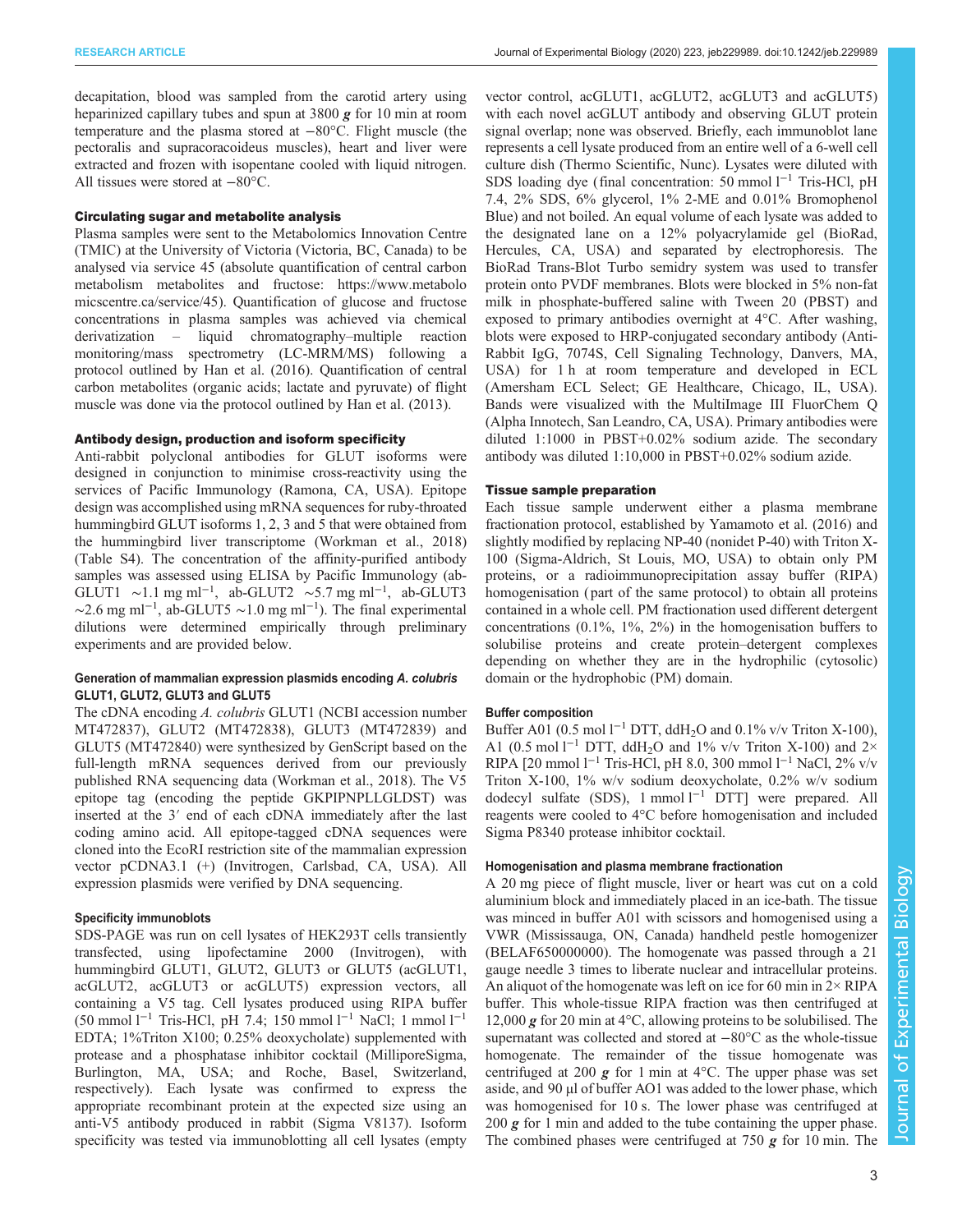supernatant consisting of non-PM proteins was removed. The remainder of the protein–detergent complex pellet was resuspended with buffer A1 and kept on ice for 60 min. After centrifugation at 12,000 g for 20 min, the supernatant containing only PM-associated proteins was collected as the PM fraction.

## SDS-PAGE

Gels (10% resolving, 4% stacking) were cast using a 15-well comb and AA-Hoefer Gel Caster apparatus [10% resolving gel: 33% 30% acrylamide/bisacrylamide (37.1:1), 33% separating gel buffer (1.5 mol l−<sup>1</sup> Tris Cl, 0.4% SDS), 55% ddH2O, 0.65% ammonium persulfate (APS), 5.5% TEMED; 4% stacking gel: 13.4% 30% acrylamide/bisacrylamide (37.1:1), 9.3% stacking gel buffer (0.5 mol l−<sup>1</sup> Tris Cl, 0.4% SDS), 33% ddH2O, 0.06% APS, 3.3% TEMED]. Samples were incubated in a 1:1 (w/v) ratio of  $2 \times$  sample buffer (0.2 mol l<sup>−</sup>1DTT, BioRad Laemmli Sample Buffer #1610737) at room temperature for 20 min. The AA-Hoefer SE600 Vertical Gel Electrophoresis apparatus was set up with 6 l running buffer (10% BioRad  $10\times$  Tris/Glycine/SDS #1610732, 90% ddH<sub>2</sub>O). The gel was run at 90 V for 20 min and 110 V for another 75 min with power supplied from an AA-Hoefer PS200HC Power Unit.

## Electroblotting and immunoblotting

The SDS-PAGE gel was transferred to 0.45 µm pore nitrocellulose (NC) membrane (GE Life Sciences #10600003 Protran Premium 0.45 NC) using an AA-Hoefer TE22 Mighty Small Transfer unit at 110 V for 90 min with water cooling and immersion in an icebath. The transfer buffer consisted of 192 mmol l<sup>−1</sup> glycine, 24.8 mmol l−<sup>1</sup> Tris, 0.00031% SDS, 20% methanol. To normalise, a total-protein stain, SYPRO Ruby Red Blot (BioRad #1703127), was used and imaged on a BioRad PharosFX Molecular Imager (#1709460) using a 532 nm laser and captured with a 600– 630 nm bandpass filter. The membranes were incubated with primary antibody overnight at the following dilutions in PBST: ab-GLUT1 1:250, ab-GLUT2 1:2000, ab-GLUT3 1:2000, ab-GLUT5 1:500. Membranes were then incubated with anti-rabbit horseradish peroxidase (HRP)-conjugated secondary antibody (Cell Signalling Technology #7074) at 1:1000 dilution with PBST. Finally, Pierce Electrochemiluminescent Reagent (Pierce 32106) was used to fluoresce conjugates, which were imaged using a BioRad Chemidock XRS+ Gel Imager.

#### PM fraction purity

To validate the separation of PM proteins from cytosolic proteins, commercially available control antibodies were used that were validated by the manufacturer for cross-reactivity in chickens. Known PM-residing and cytosol-residing proteins were targeted and their abundance was used to assess the degree of PM fractionation in flight muscle, liver and heart samples. The membranes were incubated at 1:1000 dilution for 90 min at room temperature and included antibodies for (1) E-cadherin (Cell Signalling Tech. 24E10), (2)  $Na^+/K^+$ -ATPase (Cell Signalling Tech. 3010), (3) glyceraldehyde-3-phosphate dehydrogenase (GAPDH) (Cell Signalling Tech. 14C10) and (4) fatty acid translocase (FAT) (Abgent AP2883c) (summarised in [Table S2\)](https://jeb.biologists.org/lookup/doi/10.1242/jeb.229989.supplemental).

#### Western blot band normalisation

GLUT protein molecular weights were predicted using ExPASy [\(Gasteiger et al., 2005\)](#page-9-0). Protein quantification was done with a Pierce 660 nm assay. Five micrograms of sample protein was loaded into each well of the polyacrylamide gel, and was compared with wells containing visible protein ladder (Sigma 26616). The

antibody staining intensity of each Western blot sample was normalised to its corresponding total-protein stain intensity using BioRad ImageLab software. Background subtraction was applied to the total protein stain in a lane-wise fashion, while no background subtraction was applied to the antibody staining intensity. Fluorescence intensity for the total-protein stain was measured using 30% of the lane width as per the recommendation of [Gassmann et al. \(2009\)](#page-9-0). The antibody stain was measured using a fixed lane width comprising the entire lane. Normalised molecular weights were recorded.

## Statistical analysis

A Student's t-test was performed for the sugar and metabolite concentrations between fed and fasted hummingbirds. We evaluated variation in isoform intensity data for each GLUT by creating linear mixed-effects models (LMMs) in R statistical language (version 3.6.1, [r-project.org\)](https://www.r-project.org/) using the lme4 package [\(Bates et al., 2015\)](#page-9-0) for GLUT isoform fluorescence intensity data. We compared relative GLUT1, GLUT2, GLUT3 and GLUT5 abundance among tissues, and between fed and fasted individuals using a fully factorial design. Assumptions of residual normality were checked through visual inspection of the quantile–quantile  $(Q-Q)$  plot, a frequency histogram, and the Shapiro–Wilk normality test. When necessary, model parameters were transformed by a chosen function (the details of which are presented in Results, below) resulting in the greatest homoscedasticity. The data were fitted using the formula Fluorescence intensity∼Treatment×Tissue+Blot, which outperformed more simplified models, as indicated by AICc (Akaike information criterion corrected for small sample sizes), the details of which are presented in [Table S5](https://jeb.biologists.org/lookup/doi/10.1242/jeb.229989.supplemental). To account for the contribution of blot-to-blot variation, individual blots were treated as random effects (represented as Blot in the formula). Analysis of variance (ANOVA) was performed on the model parameters to determine the significance of any interactions. Post hoc analysis was performed using the emmeans package [\(https://CRAN.R-project.org/package=emmeans](https://CRAN.R-project.org/package=emmeans)) within R software to determine group means and standard error. Pairwise comparison was performed to determine statistical significance of groups using the Tukey HSD method with the contrast function from the emmeans package. All data are presented as means±s.e.m.

#### RESULTS

# Circulating sugars and metabolites of fed and fasted hummingbirds

Overall, plasma samples demonstrated a significant difference for only blood fructose concentration ( $t_{9.9}=-17.2$ , P=0.001), which was higher in fed hummingbirds (5.34±0.2 mmol  $1^{-1}$ ) than in fasted hummingbirds (0.21±0.1 mmol l<sup>-1</sup>). Glucose concentration in fed hummingbirds (30.04±2.0 mmol l<sup>-1</sup>) remained similarly elevated in fasted hummingbirds  $(29.67 \pm 1.5 \text{ mmol } 1^{-1})$ . Flight muscle homogenates indicated that lactate concentration in fed individuals  $(4.31 \pm 1.3 \text{ mmol } 1^{-1})$  was slightly lower than in fasted birds (6.35±0.9 mmol  $l^{-1}$ ), although this was not a significant difference. Likewise, pyruvate concentration in fed hummingbirds (0.21±0.03 mmol l−<sup>1</sup> ) remained elevated in fasted hummingbirds (0.22±0.01 mmol l−<sup>1</sup> ). These results are summarised in [Fig. 1](#page-4-0).

## Antibody specificity and GLUT detection

Antibodies showed a high degree of specificity for their isoform in immunoblots of HEK293 cell lysates [\(Table S3\)](https://jeb.biologists.org/lookup/doi/10.1242/jeb.229989.supplemental). In hummingbird tissue, GLUT proteins were identified by band molecular weights, and were, with one exception, present in both PM fractions and whole-tissue homogenates following PM fractionation ([Table S1](https://jeb.biologists.org/lookup/doi/10.1242/jeb.229989.supplemental)).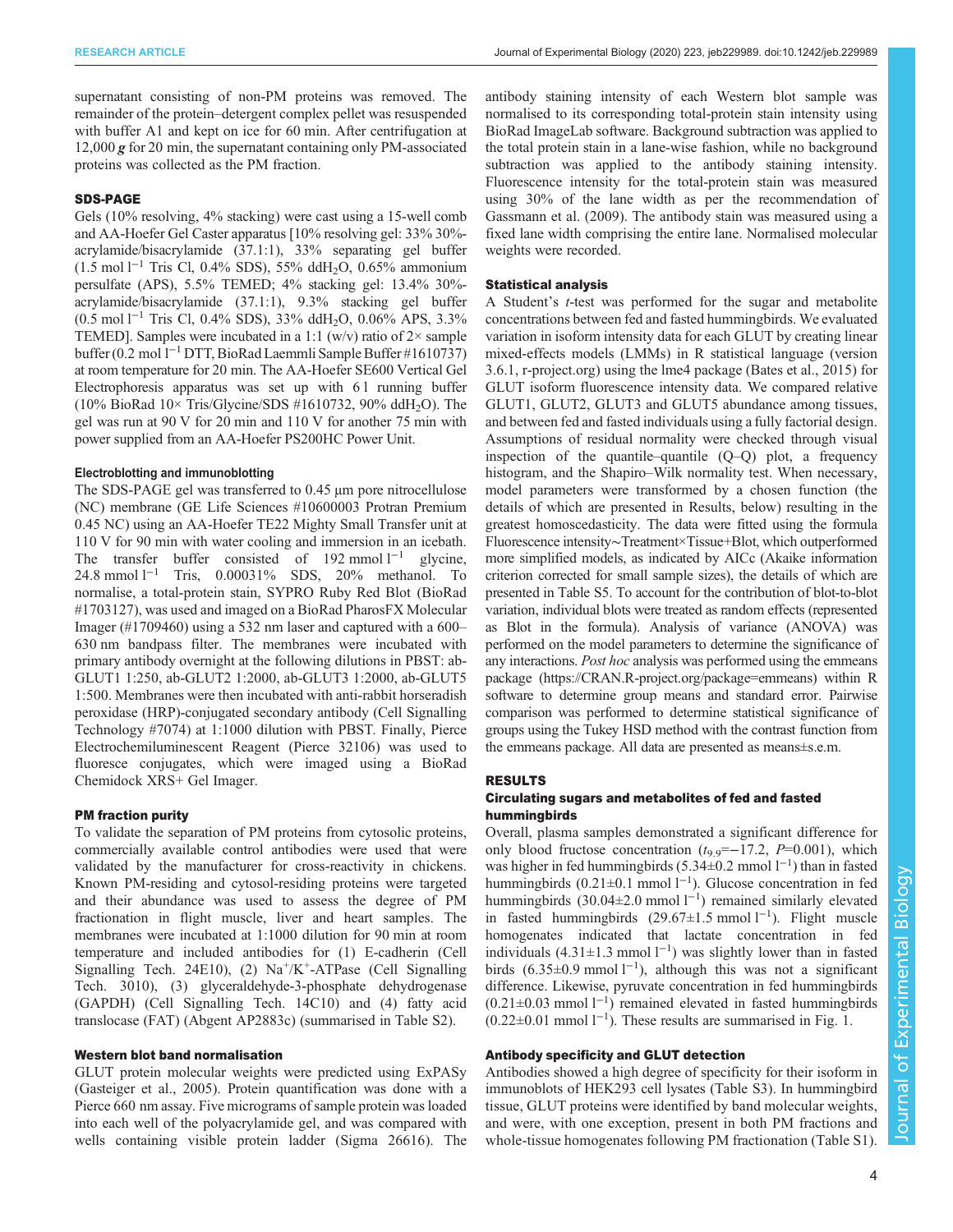$(^{\ast}P=0.001)$ .

<span id="page-4-0"></span>

## **D** Pyruvate Fig. 1. Mean concentration of circulating sugars and metabolites. (A) Glucose and (B) fructose concentrations from plasma samples and (C) lactate and (D) pyruvate concentrations from flight muscle homogenates of fed (n=6) and fasted (n=5) male hummingbirds. Data are presented as means±s.e.m.

GLUT1, GLUT2, GLUT3 and GLUT5 were detected in wholetissue homogenates of flight muscle and heart of ruby-throated hummingbirds, as well as in PM fractions. GLUT1 in liver wholetissue homogenates was minimally detected and was not detected at all in liver PM fractions. GLUT1, GLUT2 and GLUT5 were detected

at approximately their expected molecular weights in all tissues. GLUT3 was detected at a size slightly larger than predicted.

## Relative GLUT abundance

#### GLUT1

Flight muscle whole-tissue homogenates, regardless of treatment, had a similar GLUT1 abundance to heart whole-tissue homogenates. However, flight muscle whole-tissue homogenates had significantly greater GLUT1 abundance compared with liver whole-tissue homogenates in both fed (flight muscle/liver ratio: 4.75 $\pm$ 1.27,  $t_{3.02}$ =4.54, P=0.040) and fasted (flight muscle/liver ratio: 5.76 $\pm$ 1.54,  $t_{3.02}$ =4.28, P=0.046) individuals. These results are summarised in [Table 3](#page-6-0) and Fig. 2A. Fasting treatment had a significant effect on GLUT1 abundance in whole-tissue homogenates  $(F_{1,13} = 7.99, P = 0.014)$ . Post hoc analysis, however, revealed that only flight muscle whole-tissue GLUT1 abundance was significantly lower in fasted hummingbirds (fasted/fed ratio: 0.73 $\pm$ 0.09;  $t_{13}$ =2.63, P=0.021) ([Table 1;](#page-5-0) [Fig. S1](https://jeb.biologists.org/lookup/doi/10.1242/jeb.229989.supplemental)).

With respect to PM fractions, we observed a significant effect of tissue  $(F_{1,3.78}=24, P=0.009)$  and the interaction of tissue and treatment  $(F_{1,13,02}=17.03, P=0.012)$ . Multiple comparisons revealed that the relative abundance of PM GLUT1 was >2-fold higher in flight muscle PM fractions compared with heart PM fractions only in the fed condition (fed flight muscle/fed heart ratio: 4.87±1.31,  $t_{4.68}$ =5.89, P=0.009). These results are summarised in [Table 4](#page-6-0) and Fig. 2B. Additionally, PM GLUT1 abundance was significantly lower in flight muscle PM fractions of fasted hummingbirds (fasted/ fed ratio:  $0.61 \pm 0.06$ ,  $t_{13} = 4.66$ ,  $P = 0.002$ ) ([Table 2](#page-5-0); [Fig. S2](https://jeb.biologists.org/lookup/doi/10.1242/jeb.229989.supplemental)).

## GLUT2

No significant difference was observed among whole-tissue homogenates in their relative GLUT2 abundance regardless of treatment [\(Table 3](#page-6-0)). However, a significant effect of fasting treatment was observed among whole-tissue homogenates  $(F_{1,11}=6.22, P=0.029)$ . Multiple comparisons revealed that only flight muscle whole-tissue homogenates had a significantly lower relative GLUT2 abundance in fasted hummingbirds (fasted/fed ratio:  $0.54 \pm 0.08$ ,  $t_{14.5} = 2.63$ ,  $P = 0.019$ ). Heart whole-tissue homogenates and liver whole-tissue homogenates did not show a significant difference in GLUT2 abundance with fasting treatment [\(Table 1](#page-5-0) and [Fig. 3](#page-5-0)A).

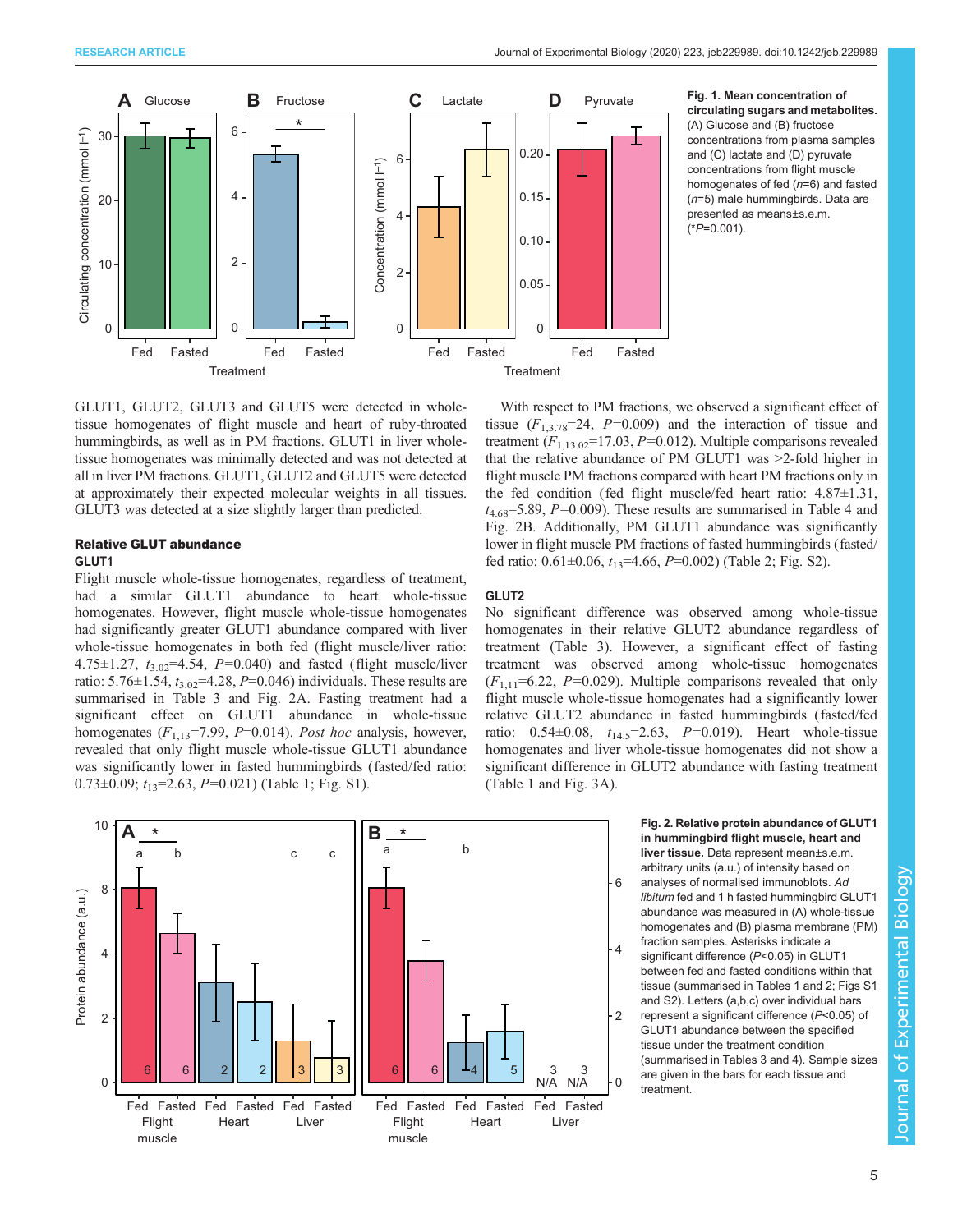<span id="page-5-0"></span>Table 1. Relative whole-tissue abundance of GLUT1, GLUT2, GLUT3 and GLUT5 in flight muscle, heart and liver of fed and fasted hummingbirds

| Whole-tissue      | <b>MW</b> | Fasted/fed ratio                                     |                                                       |                                                     |  |  |
|-------------------|-----------|------------------------------------------------------|-------------------------------------------------------|-----------------------------------------------------|--|--|
| homogenate        | (kDa)     | Flight muscle                                        | Heart                                                 | Liver                                               |  |  |
| GLUT1             | 47.0      | $0.73 \pm 0.09$<br>$P=0.010*$<br>$n=6.6$             | $0.81 \pm 0.16$<br>$P = 0.370$<br>$n=2, 2$            | $0.60 + 0.10$<br>$P=0.126$<br>$n=3, 3$              |  |  |
| GLUT <sub>2</sub> | 43.5      | $0.54 \pm 0.08$<br>$P=0.019*$                        | $0.75 \pm 0.16$<br>$P = 0.134$                        | $0.96 \pm 0.17$<br>$P=0.786$                        |  |  |
| GLUT3             | 724       | $n=4.4$<br>$0.68 + 0.09$<br>$P=0.015*$               | $n=2.2$<br>$0.82 \pm 0.16$<br>$P = 0.626$             | $n=3, 3$<br>$0.58 + 0.09$<br>$P=0.0001*$            |  |  |
| GLUT5             | 55.3      | $n=4.4$<br>$1.11 \pm 0.27$<br>$P = 0.350$<br>$n=4.4$ | $n=2.2$<br>$0.82 \pm 0.36$<br>$P = 0.987$<br>$n=2, 2$ | $n=3.3$<br>$1.28 \pm 0.36$<br>$P=0.554$<br>$n=3, 3$ |  |  |

Data are presented here for the whole-tissue homogenates of hummingbird tissue. Fasted/fed ratios reflect the relative variation in GLUT protein abundance with fasting treatment. Observed molecular weights (MW) are reported. Sample sizes are given for the number of (1) fed hummingbirds and (2) fasted hummingbirds. Asterisks indicate significance  $(P<0.05)$ . Representative immunoblots are shown in [Fig. S1](https://jeb.biologists.org/lookup/doi/10.1242/jeb.229989.supplemental).

PM fractions did not show any significant difference among tissues, treatment, or the interaction of tissue and treatment for GLUT2 relative abundance (Tables 2, [4,](#page-6-0) and Fig. 3B).

# GLUT3

Relative GLUT3 abundance among whole-tissue homogenates was similar regardless of treatment with one exception: liver wholetissue homogenates had significantly greater GLUT3 abundance compared with heart in fed individuals (fed liver/fed heart ratio: 2.46 $\pm$ 0.46,  $t_{3.5}$ =5.83, P=0.014) ([Table 3](#page-6-0) and [Fig. 4B](#page-7-0)). The fasting treatment significantly affected the whole-tissue relative abundance of GLUT3 ( $F_{1,11}$ =17.08, P=0.002). Post hoc analysis revealed that both flight muscle whole-tissue homogenates (fasted/fed ratio: 0.68 $\pm$ 0.09,  $t_{24.8}$ =2.61,  $P=0.015$ ) and liver whole-tissue homogenates (fasted/fed ratio:  $0.58 \pm 0.09$ ,  $t_{24.8} = 4.58$ ,  $P = 0.0001$ ) had significantly less GLUT3 in fasted individuals. No significant difference was observed in the GLUT3 relative abundance of heart whole-tissue homogenates (Table 1 and [Fig. 4A](#page-7-0)).

Table 2. Relative PM abundance of GLUT1, GLUT2, GLUT3 and GLUT5 in flight muscle, heart, and liver of fed and fasted hummingbirds

| Plasma<br>membrane | <b>MW</b> | Fasted/fed ratio                          |                                            |                                         |  |  |
|--------------------|-----------|-------------------------------------------|--------------------------------------------|-----------------------------------------|--|--|
| fraction           | (kDa)     | Flight muscle                             | Heart                                      | Liver                                   |  |  |
| GLUT1              | 47.0      | $0.61 \pm 0.06$<br>$P=0.002*$<br>$n=6.6$  | $1.20 \pm 0.15$<br>$P=0.500$<br>$n=4.5$    | N/A N/A N/A                             |  |  |
| GLUT2              | 43.5      | $0.81 \pm 0.12$<br>$P=0.300$<br>$n=4.4$   | $1.06 \pm 0.14$<br>$P = 0.584$<br>$n=5, 5$ | $0.96 + 0.16$<br>$P=0.792$<br>$n=3, 3$  |  |  |
| GLUT3              | 72.4      | $0.90 + 0.14$<br>$P=0.903$<br>$n=4.4$     | $0.99 + 0.14$<br>$P = 1.000$<br>$n=5, 5$   | $0.58 + 0.10$<br>$P=0.004*$<br>$n=3, 3$ |  |  |
| GLUT5              | 55.3      | $0.17 \pm 0.30$<br>$P = 0.308$<br>$n=4.4$ | $1.13 \pm 0.26$<br>$P = 0.864$<br>$n=5, 5$ | $0.89 + 0.27$<br>$P=0.754$<br>$n=3, 3$  |  |  |

Data are presented here for hummingbird tissue samples that underwent plasma membrane fractionation; only PM-residing GLUTs are presented. Fasted/fed ratios reflect the relative variation in GLUT protein abundance with fasting treatment. Observed molecular weights (MW) are reported. Sample sizes are given for the number of (1) fed hummingbirds and (2) fasted hummingbirds. Asterisks indicate significance (P<0.05). Representative immunoblots are shown in [Fig. S2.](https://jeb.biologists.org/lookup/doi/10.1242/jeb.229989.supplemental)

In PM fractions, a significant effect of the fasting treatment was observed on the relative GLUT3 abundance  $(F_{1,16}=13.13,$  $P=0.002$ ). Through *post hoc* analysis, we observed that GLUT3 relative abundance was significantly lower only in liver PM fractions of fasted hummingbirds (fasted/fed ratio: 0.58±0.14,  $t_{16}$ =4.54, P=0.004) (Table 2). No significant difference was observed among tissues; however, the interaction of tissue and treatment was significant  $(F_{2,16}=6.46, P=0.009)$  [\(Table 4\)](#page-6-0).

## GLUT5

Among whole-tissue homogenates, no significant effect of tissue or treatment, or their interaction, was observed for the relative abundance of GLUT5. Regardless of treatment, GLUT5 relative abundance did not differ significantly between whole-tissue homogenates (Tables 1, [3](#page-6-0), [Fig. 5A](#page-7-0)).

Within PM fractions, GLUT5 did not show any significant effect with tissue, treatment or their interaction. No significant effect was observed in the PM fraction of any tissue with fasting treatment (Table 2, [Fig. 5B](#page-7-0)).

> GLUT2 in hummingbird flight muscle, heart and liver tissue. Data represent mean±s.e.m. arbitrary units (a.u.) of intensity based on analyses of normalised immunoblots. Ad libitum fed and 1 h fasted hummingbird GLUT2 abundance was measured in (A) whole-tissue homogenates and (B) PM fraction samples. Asterisks indicate a significant difference (P<0.05) in GLUT2 between fed and fasted conditions within that tissue (summarised in Tables 1 and 2; [Figs S1](https://jeb.biologists.org/lookup/doi/10.1242/jeb.229989.supplemental) and [S2](https://jeb.biologists.org/lookup/doi/10.1242/jeb.229989.supplemental)). Differences in GLUT2 abundance between tissues within the treatment condition are summarised in [Tables 3](#page-6-0) and [4\)](#page-6-0). Sample sizes are given in the bars for each tissue and treatment.

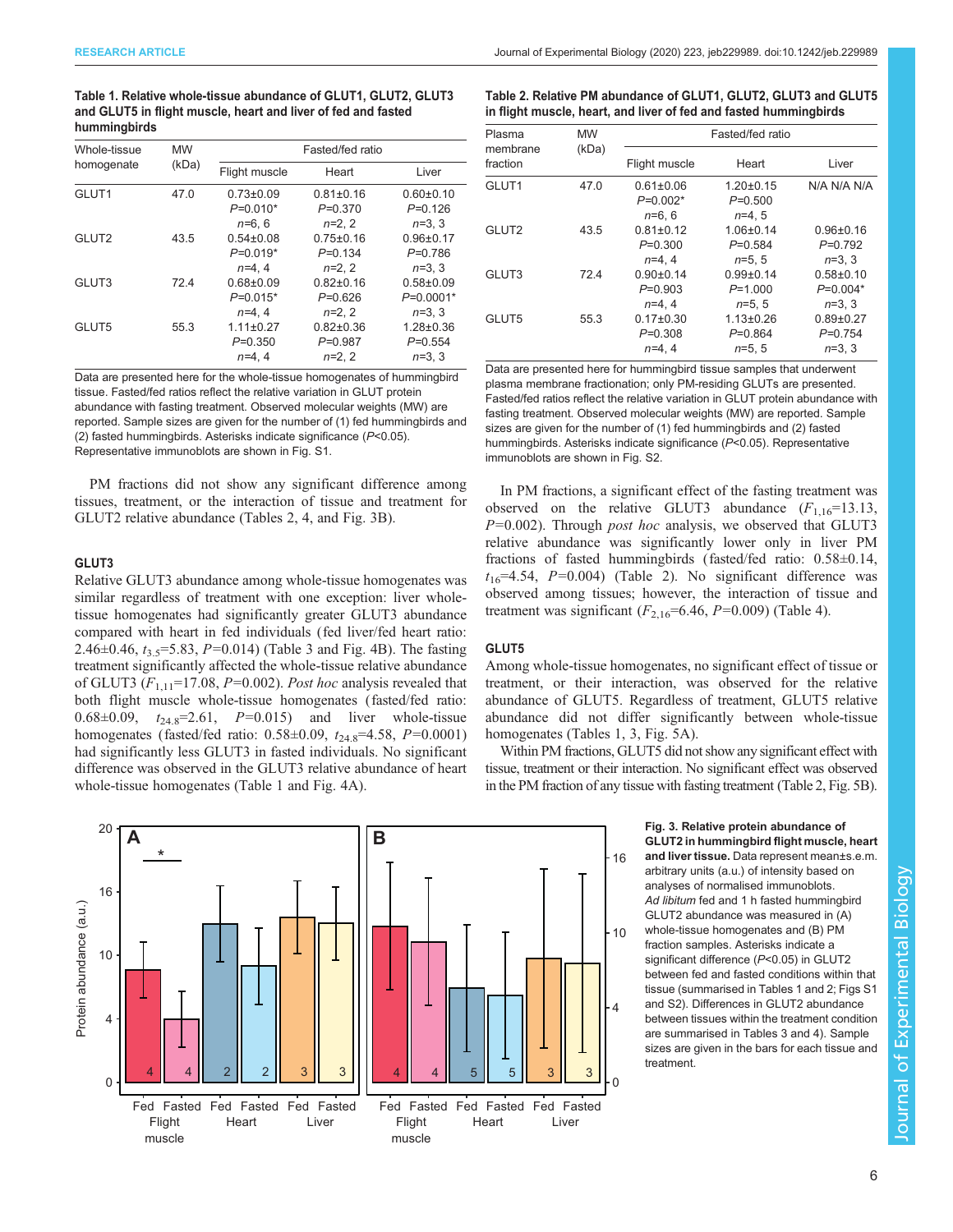# <span id="page-6-0"></span>Table 3. Relative abundance of GLUT1, GLUT2, GLUT3 and GLUT5 among whole-tissue homogenates compared pair-wise between flight muscle, heart and liver of fed and fasted hummingbirds

|                         |                     | Fed                |          |                    | Fasted                |          |                    |
|-------------------------|---------------------|--------------------|----------|--------------------|-----------------------|----------|--------------------|
| Whole-tissue homogenate | <b>GLUT</b> isoform | Relative fed ratio | P-value  | Tissue sample size | Relative fasted ratio | P-value  | Tissue sample size |
| Flight muscle/heart     | GLUT1               | $1.95 \pm 0.54$    | 0.082    | 6, 2               | $1.76 \pm 0.49$       | 0.120    | 6, 2               |
|                         | GLUT2               | $0.70 \pm 0.35$    | 0.486    | 4, 2               | $0.37 \pm 0.18$       | 0.399    | 4, 2               |
|                         | GLUT3               | $1.59 + 0.31$      | 0.175    | 4, 2               | $1.32 \pm 0.26$       | 0.712    | 4, 2               |
|                         | GLUT5               | $1.82 + 1.37$      | 0.911    | 4, 2               | $2.45 \pm 1.97$       | 0.887    | 4, 2               |
| Flight muscle/liver     | GLUT1               | $4.75 \pm 1.27$    | $0.040*$ | 6, 3               | $5.76 \pm 1.54$       | $0.046*$ | 6, 3               |
|                         | GLUT2               | $0.65 \pm 0.32$    | 0.386    | 4, 3               | $0.37 \pm 0.12$       | 0.068    | 4, 3               |
|                         | GLUT3               | $0.65 \pm 0.11$    | 0.086    | 4, 3               | $0.75 \pm 0.13$       | 0.429    | 4, 3               |
|                         | GLUT5               | $0.59 \pm 0.53$    | 0.985    | 4, 3               | $0.52 \pm 0.46$       | 0.816    | 4, 3               |
| Heart/liver             | GLUT1               | $2.44 \pm 0.83$    | 0.147    | 2, 3               | $3.28 + 1.11$         | 0.075    | 2, 3               |
|                         | GLUT2               | $0.93 \pm 0.52$    | 0.992    | 2, 3               | $0.73 \pm 0.41$       | 0.699    | 2, 3               |
|                         | GLUT3               | $0.41 \pm 0.08$    | $0.014*$ | 2, 3               | $0.57 + 0.11$         | 0.185    | 2, 3               |
|                         | GLUT5               | $0.33 \pm 0.29$    | 0.697    | 2, 3               | $0.21 \pm 0.20$       | 0.350    | 2, 3               |

Data represent the relative whole-tissue GLUT abundance. Asterisks indicate significance (P<0.05).

Regardless of treatment, no significant difference was observed in the relative PM GLUT5 abundance among tissues (Table 4).

## **DISCUSSION**

Following a 1 h treatment period, hummingbirds that were fasted  $(n=5)$  had significantly lower blood fructose concentration (∼0 mmol l<sup>-1</sup>) than those that continued to feed (∼5 mmol l<sup>-1</sup>)  $(n=6)$  ([Fig. 1\)](#page-4-0). As this is the first report of blood fructose concentrations in hummingbirds, it is useful to compare our results against available data from other vertebrates that specialise on sugar-rich food sources. In frugivorous bats, such as the Egyptian fruit bat (Rousettus aegyptiacus), blood fructose concentrations rapidly rose from near-zero to ~11 mmol  $l^{-1}$  following a fructoseonly meal [\(Keegan, 1977\)](#page-9-0). Blood fructose concentration of rats from the same study, representing non-sugar specialists, rose from zero to only ~0.5 mmol l<sup>-1</sup>, taking approximately 6 times longer than the bats to reach this peak ([Keegan, 1977](#page-9-0)). Egyptian fruit bats, much like hummingbirds, have also been shown to rapidly incorporate fructose into their pool of metabolisable substrates [\(Keegan, 1977\)](#page-9-0). Similarly, in the nectarivorous Pallas's longtongued bat (Glossophaga soricina), the fraction of expired  $CO<sub>2</sub>$ supported by labelled carbons  $(f_{\text{exo}})$  from a fructose meal took ∼9 min to reach 50% ([Voigt and Speakman, 2007\)](#page-10-0) while it took ruby-throated hummingbirds ∼14 min [\(Chen and Welch, 2014](#page-9-0)). In this study, we also observed relatively high blood fructose

concentrations in fed hummingbirds followed by presumably rapid depletion to near-zero within an hour of fasting [\(Fig. 1](#page-4-0)). We further observed a slightly higher lactate concentration in fasted hummingbirds, although not significantly so [\(Fig. 1\)](#page-4-0), suggesting elevated fructolytic pathway activity ([Dekker et al., 2010\)](#page-9-0). These results indicate a rapid depletion of circulating fructose levels and may imply the rapid incorporation of recently ingested fructose into the pool of metabolizable substrates in hummingbirds entering a fast.

In contrast, circulating concentrations of glucose were, as expected, high in fed hummingbirds  $(30.04 \pm 2.03 \text{ mmol l}^{-1})$ . However, they remained elevated in fasted hummingbirds  $(29.67\pm$ 1.25 mmol l−<sup>1</sup> ). This is slightly different from our predictions based on previous measurements by [Beuchat and Chong \(1998\),](#page-9-0) who observed a range of lower blood glucose concentrations (19– 29 mmol l<sup>-1</sup>) in Anna's hummingbirds (Calypte anna) and Costa's hummingbirds (*Calypte costae*) after 1 h of fasting. This discrepancy may partially be explained by differences in ingestion rates of sugars. [McWhorter and Martínez del Rio \(2000\)](#page-9-0) demonstrated that sugar ingestion rate in broad-tailed hummingbirds (Selasphorus platycercus) is negatively correlated with the concentration of sugar found in a meal. While [Beuchat and Chong \(1998\)](#page-9-0) provided their hummingbirds with ∼25% sucrose solution, ours was closer to∼33% sucrose. Furthermore, [Beuchat et al. \(1979\)](#page-9-0) have shown variation in intestinal sugar uptake that is related to different energy management

Table 4. Relative abundance of GLUT1, GLUT2, GLUT3 and GLUT5 among plasma membrane fractions of flight muscle, heart and liver of fed and fasted hummingbirds

|                     | <b>GLUT</b> isoform | Fed                      |            |                    | Fasted                   |            |                    |
|---------------------|---------------------|--------------------------|------------|--------------------|--------------------------|------------|--------------------|
| PM fraction         |                     | Relative fed ratio       | $P$ -value | Tissue sample size | Relative fasted ratio    | $P$ -value | Tissue sample size |
| Flight muscle/heart | GLUT1               | $4.87 \pm 1.30$          | $0.009*$   | 6, 4               | $2.48 \pm 0.66$          | 0.075      | 6, 5               |
|                     | GLUT2               | $2.31 \pm 2.20$          | 0.782      | 4, 5               | $1.77 \pm 1.67$          | 0.835      | 4, 5               |
|                     | GLUT3               | $1.68 \pm 0.79$          | 0.814      | 4, 5               | $1.53 \pm 0.71$          | 0.950      | 4, 5               |
|                     | GLUT5               | $1.84 \pm 1.18$          | 0.451      | 4, 5               | $1.96 \pm 1.24$          | 0.318      | 4, 5               |
| Flight muscle/liver | GLUT1               | Not detected in liver PM |            |                    | Not detected in liver PM |            |                    |
|                     | GLUT2               | $1.19 + 1.37$            | 0.954      | 4, 3               | $1.00 \pm 1.16$          | 0.980      | 4, 3               |
|                     | GLUT3               | $0.48 + 0.27$            | 0.396      | 4, 3               | $0.74 \pm 0.42$          | 0.958      | 4, 3               |
|                     | GLUT5               | $0.61 \pm 0.47$          | 0.976      | 4, 3               | $0.39 \pm 0.30$          | 0.747      | 4, 3               |
| Heart/liver         | GLUT1               | Not detected in liver PM |            |                    | Not detected in liver PM |            |                    |
|                     | GLUT2               | $0.51 \pm 0.59$          | 0.961      | 5, 3               | $0.57 \pm 0.65$          | 0.954      | 5, 3               |
|                     | GLUT3               | $0.28 \pm 0.16$          | 0.225      | 5, 3               | $0.48 + 0.27$            | 0.730      | 5, 3               |
|                     | GLUT5               | $0.33 \pm 0.25$          | 0.643      | 5, 3               | $0.20 \pm 0.15$          | 0.747      | 5, 3               |

Values represent the relative abundance of GLUT proteins from isolated plasma membrane (PM) samples (fractionation efficiency approximately 92.1±0.5%; see [Table S2\)](https://jeb.biologists.org/lookup/doi/10.1242/jeb.229989.supplemental). Asterisks indicate significance (P<0.05).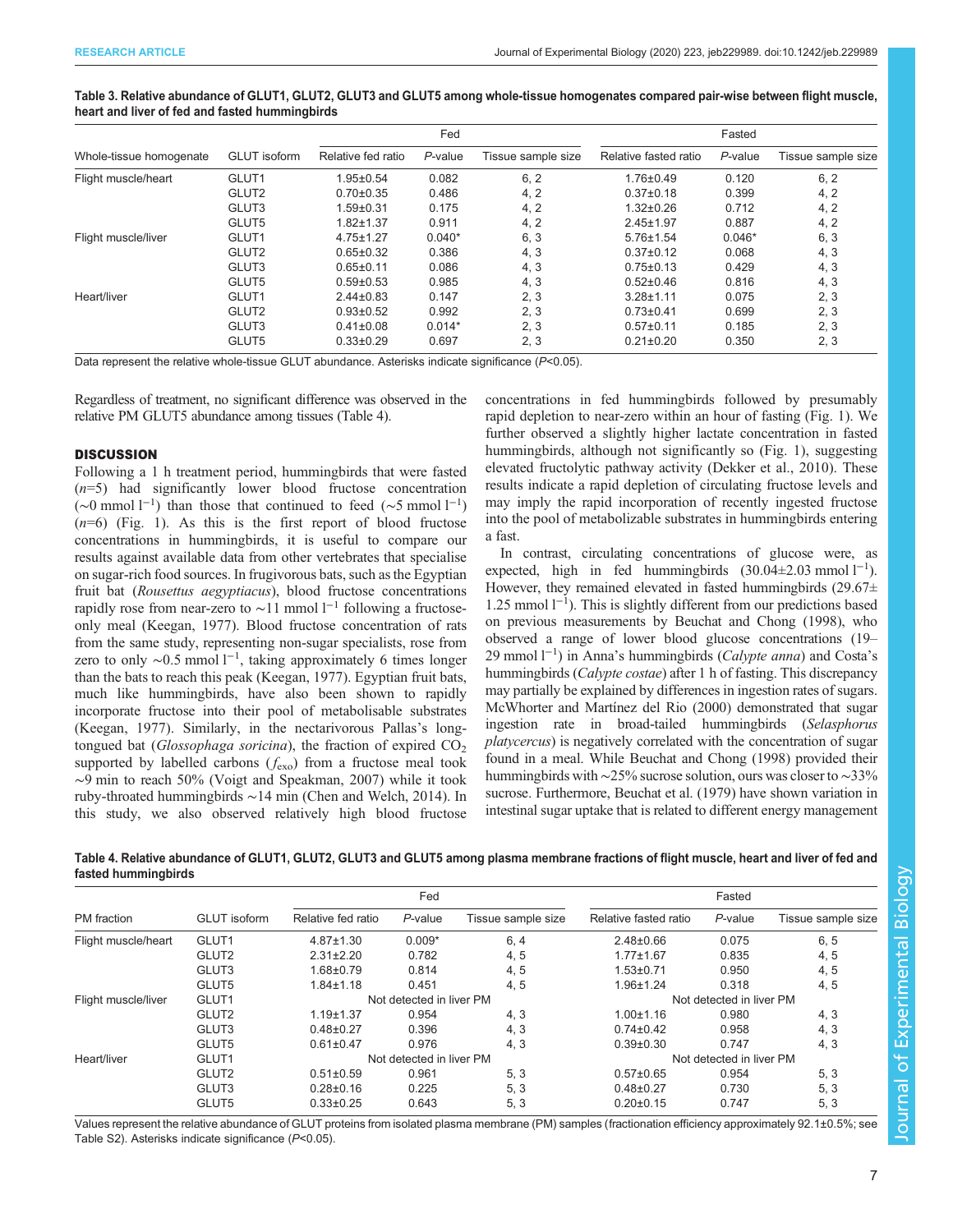<span id="page-7-0"></span>

heart and liver tissue. Data represent mean±s.e.m. arbitrary units (a.u.) of intensity based on analyses of normalised immunoblots. Ad libitum fed and 1 h fasted hummingbird GLUT3 abundance was measured in (A) whole-tissue homogenates and (B) PM fraction samples. Asterisks indicate a significant difference (P<0.05) in GLUT3 between fed and fasted conditions within that tissue (summarised in [Tables 1](#page-5-0) and [2](#page-5-0); [Figs S1](https://jeb.biologists.org/lookup/doi/10.1242/jeb.229989.supplemental) and [S2](https://jeb.biologists.org/lookup/doi/10.1242/jeb.229989.supplemental)). Letters (a,b) over individual bars represent a significant difference (P<0.05) of GLUT3 abundance between the specified tissue under the treatment condition (summarised in [Tables 3](#page-6-0) and [4\)](#page-6-0). Sample sizes are given in the bars for each tissue and treatment.

strategies employed by specific hummingbird species (as well as other nectarivores). Thus, it is possible that the relatively smaller ruby-throated hummingbird used in this study (∼20% smaller than Anna's and Costa's hummingbirds), along with the slightly higher sugar concentration provided, resulted in a slightly extended duration of elevated blood glucose concentration.

The relatively rapid depletion of circulating fructose compared with circulating glucose in ruby-throated hummingbirds is noteworthy. While hummingbirds are capable of directly metabolising fructose alone to power hovering flight [\(Chen and](#page-9-0) [Welch, 2014](#page-9-0)), it may be that fructose is utilised first in order to reserve glucose for specific metabolic needs when both are present. Organs such as the brain are exceptionally demanding of glucose in Gallus gallus chicks ([Tokushima et al., 2005\)](#page-10-0), and probably in other birds as well. This demand may be exacerbated in hummingbirds as their brain size is 2.5 times larger (relative to body mass) compared with that of galliform birds [\(Rehkämper et al., 1991\)](#page-9-0). Lipogenic pathways of the hummingbird liver also show a preference for glucose over fructose ([Dick et al., 2019](#page-9-0)). Finally, hummingbird flight muscle myofibrils' maximal capacity for monosaccharide phosphorylation is twice as high for glucose compared with fructose

in tissue homogenates in vitro [\(Myrka and Welch, 2018\)](#page-9-0). As the hummingbirds used in this study were perched in small jars that limited their movement, it may be that the initial fructose utilisation is sufficient for the maintenance of perching metabolism while glucose is reserved for greater or more specific energetic demands. This suggests that glucose uptake capacity is initially downregulated in hummingbirds entering a fast while fructose uptake capacity is unchanged. Alternatively, hummingbird blood fructose may undergo extensive and rapid conversion to glucose. As their muscles lack extensive glycogen stores [\(Suarez et al., 1990\)](#page-10-0), processes such as gluconeogenesis from fructose in the liver or other tissues may underlie the maintenance of elevated blood glucose.

Control of glucose and fructose flux is well described in avian species. Despite the absence of the insulin–GLUT4 system in avian muscle cells ([Dupont, 2009](#page-9-0)), chickens and English sparrows (Passer domesticus) have demonstrated coordinated expression of GLUT isoforms to control sugar transmembrane transport [\(Sweazea](#page-10-0) [and Braun, 2006; Wagstaff and White, 1995\)](#page-10-0). Hummingbird GLUT expression and regulation are, however, relatively understudied, especially as access to tissue is limited and sample sizes remain relatively small, including in this study. Here, using custom-



GLUT5 in hummingbird flight muscle, heart and liver tissue. Data represent mean±s.e.m. arbitrary units (a.u.) of intensity based on analyses of normalised immunoblots. Ad libitum fed and 1 h fasted hummingbird GLUT5 abundance was measured in (A) whole-tissue homogenates and (B) PM fraction samples. Differences in GLUT5 abundance between fed and fasted conditions within a given tissue are summarised in [Tables 1](#page-5-0) and [2](#page-5-0) (see also [Figs S1](https://jeb.biologists.org/lookup/doi/10.1242/jeb.229989.supplemental) and [S2](https://jeb.biologists.org/lookup/doi/10.1242/jeb.229989.supplemental)). Differences in GLUT5 abundance between tissues within the treatment condition are summarised in [Tables 3](#page-6-0) and [4](#page-6-0). Sample sizes are given in the bars for each tissue and treatment.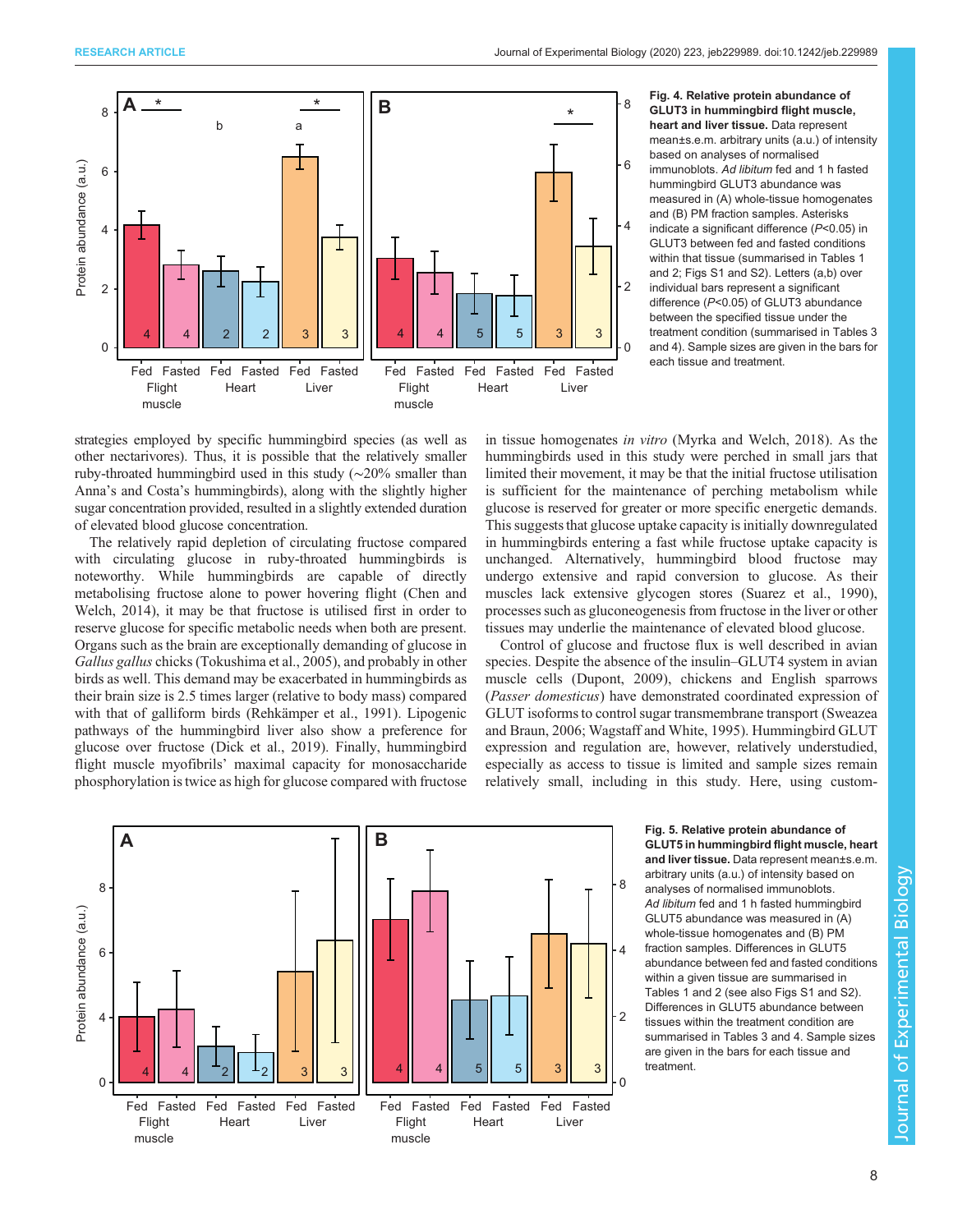designed antibodies, we detected a strong immunoblot signal for the presence of GLUT2, 3 and 5 protein in hummingbird flight muscle, heart and liver tissue in whole-tissue homogenates [\(Table 1\)](#page-5-0). GLUT2 was observed as a doublet while GLUT3 was detected at a size slightly larger than predicted, both of which may be attributable to variations in glycosylation ([Asano et al., 1992](#page-9-0); [Ohtsubo et al.,](#page-9-0) [2013](#page-9-0)). GLUT1 protein was detected in hummingbird flight muscle and heart ([Table S1](https://jeb.biologists.org/lookup/doi/10.1242/jeb.229989.supplemental)). GLUT1 protein in liver whole-tissue homogenates of ruby-throated hummingbirds was only minimally visible ([Table 1](#page-5-0)) and was, surprisingly, not detected in PM fractions [\(Table 2](#page-5-0)). This result is in contrast to previously reported detection of hepatic mRNA transcript for GLUT1 in both chickens ([Byers et al.,](#page-9-0) [2018\)](#page-9-0) and hummingbirds ([Welch et al., 2013](#page-10-0)). However, as GLUT1 is abundant in erythrocytes ([Carruthers, 2009\)](#page-9-0), it is possible that the previous mRNA detection, as well as our detection of some hepatic GLUT1 protein, may have resulted from red blood cell contamination. While the presence of transcript does not necessarily mean that the final protein form is being fully translated [\(Vogel and Marcotte,](#page-10-0) [2012\)](#page-10-0), it is clear that hepatic GLUT1 is not translocated to the plasma membrane. Our findings are similar to others that have failed to detect GLUT1 in the avian liver [\(Byers et al., 2017](#page-9-0); [Carver et al., 2001\)](#page-9-0), raising the possibility that the role of hepatic GLUT1 protein may be much more reduced among birds than previously appreciated.

In chickens, GLUT protein expression in the PM appears to be dependent on synthesis or degradation of protein ([Yamada et al.,](#page-10-0) [1983](#page-10-0)) rather than the translocation from cytosolic pools that is observed in mammalian cells [\(Guma et al., 1995\)](#page-9-0). If the same were true in hummingbirds, GLUT abundance of the overall tissue should be tied to the abundance of GLUT protein in the PM. In this study, we noted that flight muscle whole-tissue homogenates showed the greatest response to fasting, in terms of relative GLUT abundance. We detected significantly lower GLUT1, GLUT2 and GLUT3 in flight muscle whole-tissue homogenates of fasted hummingbirds. While GLUTs only contribute to transmembrane transport of sugars when they are expressed in the PM, this reduction of glucosespecific GLUTs across the whole flight muscle tissue may underlie the reduced glucose uptake capacity. This may be especially important in hummingbird flight muscle as its metabolic demands overshadow that of other tissues during hovering [\(Suarez, 1992\)](#page-9-0). Heart tissue of fasted hummingbirds showed no differences in GLUT abundance compared with that of fed hummingbirds in both whole-tissue homogenate and PM fraction samples. This muted response to fasting was expected as cardiac metabolism relies predominantly on circulating triglycerides ([Pascual and Coleman,](#page-9-0) [2016\)](#page-9-0). This may be especially true of hummingbirds asthey routinely switch to fatty acid metabolism during periods of fasting ([Welch](#page-10-0) [et al., 2018](#page-10-0)). Alternatively, it may also imply that the elevated blood glucose concentration in hummingbirds entering a fast provides sufficient substrate for cardiac metabolism, especially given hummingbirds used in this study were constrained to continuously perch during the fasting period. Finally, in both liver whole-tissue homogenates and PM fractions, only GLUT3 was significantly lower in fasted hummingbirds. Chickens have also been shown to decrease their hepatic rate of glucose metabolism when fasted [\(Goodridge,](#page-9-0) [1968\)](#page-9-0). Considering that we did not detect GLUT1 protein in liver PM fractions, this reduction in GLUT3 abundance during a fast in the liver might have a large effect on glucose import capacity.

Regardless of the total GLUT abundance of a given tissue, the functional capacity for sugar import into an active cell is dependent on the density of active GLUTs expressed in the PM [\(Wasserman,](#page-10-0) [2009](#page-10-0)). In this study, we detected significantly less GLUT1 protein in the flight muscle PM fractions and GLUT3 protein in liver PM

fractions of fasted hummingbirds. This study is the first to report differences in subcellular abundance of GLUT protein in fed and fasted hummingbirds. Our results suggest that within the first hour of a fast, hummingbirds maintain elevated blood glucose levels through the lowering of glucose-specific glucose transporter abundance in the PM of these tissues. In this case, reduced expression of two high-affinity glucose-specific GLUTs in the PM, GLUT1 ( $K_m \approx 3-5$  mmol  $1^{-1}$ ; [Zhao and Keating, 2007\)](#page-10-0) and GLUT3  $(K_m \approx 1.5 \text{ mmol } 1^{-1};$  [Mueckler and Thorens, 2013](#page-9-0)), may substantially impact the import of glucose into flight muscle and liver tissues, respectively. As we observed concordant decreases in GLUT1 in flight muscle and GLUT3 in liver whole-tissue homogenates, our data suggest that hummingbirds, much like chickens, regulate PM GLUT expression via the synthesis or degradation of protein, rather than its translocation alone. Recently, a study measuring levels of chicken GLUT1 mRNA also noticed a decrease in transcript following fasting [\(Coudert et al., 2018\)](#page-9-0). We further observed that the fructose-transporting GLUT2 [\(Fig. 3B](#page-5-0)) and GLUT5 [\(Fig. 5](#page-7-0)B) did not change in PM abundance in any tissues tested following the 1 h fast [\(Table 2](#page-5-0)). GLUT5 abundance did not change in whole-tissue homogenates either for any tissues. This suggests that GLUT5 and GLUT2 remain constitutively expressed in the PM of hummingbirds entering a fast. As expression of PM GLUTs allows for rapid sugar import ([Wasserman, 2009\)](#page-10-0), and as the highest affinity for fructose is exhibited by GLUT5 (Km≈11–12 mmol l−<sup>1</sup> ; [Douard and Ferraris, 2008](#page-9-0)), this constitutive PM GLUT expression may underlie the observed reduced blood fructose concentration in fasted hummingbirds.

In conclusion, we detected GLUT1, GLUT2, GLUT3 and GLUT5 in all tissues, with the exception of GLUT1 in the liver PM. Flight muscle was observed to respond most dynamically to a 1 h fast, followed by the liver, and finally the heart. We observed a decrease in the abundance of glucose-specific GLUT1 in flight muscle and GLUT3 in the liver in both whole-tissue homogenates and PM fractions. This may lead to reduced glucose import capacity and thus maintenance of elevated blood glucose concentrations in hummingbirds entering a fast. In addition, we observed the constitutive expression of fructosetransporting PM GLUT2 and PM GLUT5 in all tissues, which should permit continued fructose uptake into these tissues during initial stages of fasting, leading to near-depletion of the circulating pool of fructose. We further observed that the changes in GLUT protein expression occur both intracellularly and in the PM – no decrease of GLUT protein in the PM occurred without a concordant decrease in whole-tissue homogenates. These results suggest that hummingbirds, similar to other birds, may rely on mechanisms of GLUT synthesis and degradation, rather than translocation alone, to regulate extreme fluxes in circulating glucose and fructose concentrations.

#### Acknowledgements

We would like to thank Alex Myrka for his lessons on Western blotting and his advice during the entirety of the project. We are also grateful to the Welch Lab volunteers for their assistance with hummingbird capture. We extend a special thanks to Rachael Sparklin and Dr Winston Timp for assembling the ruby-throated hummingbird transcriptome. Finally, we would like to thank Dr Aarthi Ashok, Dr Mauricio Terebiznik and the Welch Lab team for their insights, critiques and support.

#### Competing interests

The authors declare no competing or financial interests.

#### Author contributions

Conceptualization: R.S.A., G.W., K.W.; Methodology: R.S.A., S.M., D.S.; Validation: D.S., G.W.; Formal analysis: R.S.A., L.H., K.W.; Investigation: R.S.A., M.F.D., S.M., D.S.; Data curation: R.S.A., D.S., L.H.; Writing - original draft: R.S.A., D.S.; Writing - review & editing: R.S.A., M.F.D., S.M., D.S., L.H., G.W., K.W.; Supervision: G.W., K.W.; Project administration: K.W.; Funding acquisition: G.W., K.W.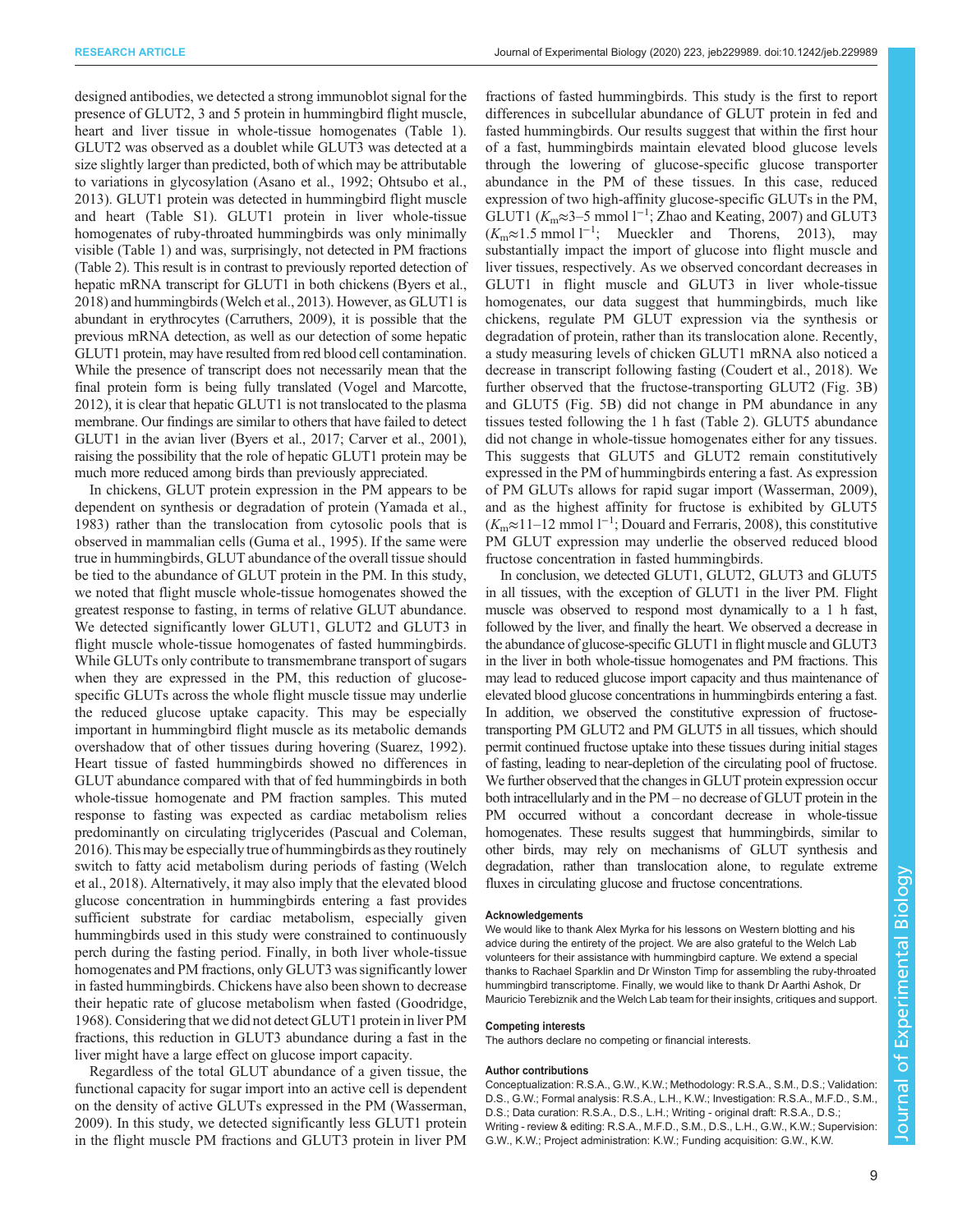#### <span id="page-9-0"></span>Funding

This research was supported by grants from the Natural Sciences and Engineering Research Council of Canada (Discovery Grant number 386466) to K.C.W. and the Human Frontier Science Program (number RGP0062/2016) to K.C.W. and G.W.W.

#### Data availability

Data are available from the Dryad digital repository (Ali et al., 2020): [dryad.98sf7m0h4](https://doi.org/10.5061/dryad.98sf7m0h4)

#### Supplementary information

Supplementary information available online at <https://jeb.biologists.org/lookup/doi/10.1242/jeb.229989.supplemental>

#### References

- [Ali, R. S., Dick, M. F., Muhammad, S., Sarver, D., Hou, L., Wong, G. W. and](http://dx.doi.org/10.5061/dryad.98sf7m0h4) Welch, K. C. [\(2020\). Glucose transporter expression and regulation following a](http://dx.doi.org/10.5061/dryad.98sf7m0h4) [fast in the ruby-throated hummingbird, Archilochus colubris, v2. Dryad, Dataset,](http://dx.doi.org/10.5061/dryad.98sf7m0h4) [doi:10.5061/dryad.98sf7m0h4](http://dx.doi.org/10.5061/dryad.98sf7m0h4)
- [Asano, T., Katagiri, H., Takata, K., Tsukuda, K., Lin, J. L., Ishihara, H., Inukai, K.,](https://doi.org/10.1042/bj2880189) Hirano, H., Yazaki, Y. and Oka, Y[. \(1992\). Characterization of GLUT3 protein](https://doi.org/10.1042/bj2880189) [expressed in Chinese hamster ovary cells.](https://doi.org/10.1042/bj2880189) Biochem. J. 288, 189-193. doi:10. [1042/bj2880189](https://doi.org/10.1042/bj2880189)
- Bates, D., Mä[chler, M., Bolker, B. and Walker, S](https://doi.org/10.18637/jss.v067.i01). (2015). Fitting linear mixedeffects models using lme4. J. Stat. Softw. 67[. doi:10.18637/jss.v067.i01](https://doi.org/10.18637/jss.v067.i01)
- Beuchat, C. A. and Chong, C. R[. \(1998\). Hyperglycemia in hummingbirds and its](https://doi.org/10.1016/S1095-6433(98)10039-9) [consequences for hemoglobin glycation.](https://doi.org/10.1016/S1095-6433(98)10039-9) Comp. Biochem. Physiol. A Mol. Integr. Physiol. 120[, 409-416. doi:10.1016/S1095-6433\(98\)10039-9](https://doi.org/10.1016/S1095-6433(98)10039-9)
- [Beuchat, C. A., Chaplin, S. B. and Morton, M. L](https://doi.org/10.1086/physzool.52.3.30155751). (1979). Ambient Temperature and [the Daily Energetics of Two Species of Hummingbirds,](https://doi.org/10.1086/physzool.52.3.30155751) Calypte anna and Selasphorus rufus. Physiol. Zool. 52[, 280-295. doi:10.1086/physzool.52.3.](https://doi.org/10.1086/physzool.52.3.30155751) [30155751](https://doi.org/10.1086/physzool.52.3.30155751)
- Boratyn, G. M., Schä[ffer, A. A., Agarwala, R., Altschul, S. F., Lipman, D. J. and](https://doi.org/10.1186/1745-6150-7-12) Madden, T. L[. \(2012\). Domain enhanced lookup time accelerated BLAST.](https://doi.org/10.1186/1745-6150-7-12) Biol. Direct 7[, 12. doi:10.1186/1745-6150-7-12](https://doi.org/10.1186/1745-6150-7-12)
- Byers, M. S., Howard, C. and Wang, X[. \(2017\). Avian and mammalian facilitative](https://doi.org/10.3390/microarrays6020007) glucose transporters. Microarrays 6[, 7. doi:10.3390/microarrays6020007](https://doi.org/10.3390/microarrays6020007)
- Byers, M. S., Bohannon-Stewart, A., Khwatenge, C., Alqureish, E., Alhathlol, A., Nahashon, S. and Wang, X. (2018). Absolute quantification of tissue specific expression of glucose transporters in chickens. J. Mol. Cell. Biol. Forecast 1, 8.
- Carruthers, A[. \(2009\). Will the original glucose transporter isoform please stand up!](https://doi.org/10.1152/ajpendo.00496.2009) [Am. J. Physiol. Endocrinol. Metabolism](https://doi.org/10.1152/ajpendo.00496.2009) 297, E836-E848. doi:10.1152/ajpendo. [00496.2009](https://doi.org/10.1152/ajpendo.00496.2009)
- [Carver, F. M., Shibley, , Jr, I. A., Pennington, J. S. Pennington, S. N](https://doi.org/10.1007/PL00000887). (2001). [Differential expression of glucose transporters during chick embryogenesis.](https://doi.org/10.1007/PL00000887) Cell. Mol. Life Sci. 58[, 645-652. doi:10.1007/PL00000887](https://doi.org/10.1007/PL00000887)
- Chen, K. K. (1945). Susceptibility of birds to insulin as compared with mammals. J. Pharmacol. Exp. Ther. 84, 74-77.
- Chen, C. C. W. and Welch, K. C[. \(2014\). Hummingbirds can fuel expensive](https://doi.org/10.1111/1365-2435.12202) [hovering flight completely with either exogenous glucose or fructose.](https://doi.org/10.1111/1365-2435.12202) Funct. Ecol. 28[, 589-600. doi:10.1111/1365-2435.12202](https://doi.org/10.1111/1365-2435.12202)
- [Coudert, E., Praud, C., Dupont, J., Crochet, S., Cailleau-Audouin, E., Bordeau,](https://doi.org/10.1093/jas/skx084) [T., Godet, E., Collin, A., Berri, C., Tesseraud, S. et al.](https://doi.org/10.1093/jas/skx084) (2018). Expression of [glucose transporters SLC2A1, SLC2A8, and SLC2A12 in different chicken](https://doi.org/10.1093/jas/skx084) muscles during ontogenesis. J. Anim. Sci. 96[, 498-509. doi:10.1093/jas/skx084](https://doi.org/10.1093/jas/skx084)
- [Dekker, M. J., Su, Q., Baker, C., Rutledge, A. C. and Adeli, K](https://doi.org/10.1152/ajpendo.00283.2010). (2010). Fructose: a [highly lipogenic nutrient implicated in insulin resistance, hepatic steatosis, and the](https://doi.org/10.1152/ajpendo.00283.2010) metabolic syndrome. [Am. J. Physiol. Endocrinol. Metabolism](https://doi.org/10.1152/ajpendo.00283.2010) 299, E685-E694. [doi:10.1152/ajpendo.00283.2010](https://doi.org/10.1152/ajpendo.00283.2010)
- [del Rio, M., Baker, H. G. and Baker, I](https://doi.org/10.1007/BF01920237). (1992). Ecological and evolutionary [implications of digestive processes: Bird preferences and the sugar constituents](https://doi.org/10.1007/BF01920237) of floral nectar and fruit pulp. Experientia 48[, 544-551. doi:10.1007/BF01920237](https://doi.org/10.1007/BF01920237)
- [Dick, M. F., Alcantara-Tangonan, A., Shamli Oghli, Y. and Welch, K. C](https://doi.org/10.1242/jeb.212696). (2019). [Metabolic partitioning of sucrose and seasonal changes in fat turnover rate in](https://doi.org/10.1242/jeb.212696) [ruby-throated hummingbirds \(](https://doi.org/10.1242/jeb.212696)Archilochus colubris). J. Exp. Biol. 223, jeb212696. [doi:10.1242/jeb.212696](https://doi.org/10.1242/jeb.212696)
- Douard, V. and Ferraris, R. P[. \(2008\). Regulation of the fructose transporter GLUT5](https://doi.org/10.1152/ajpendo.90245.2008) in health and disease. [Am. J. Physiol. Endocrinol. Metabolism](https://doi.org/10.1152/ajpendo.90245.2008) 295, E227-E237. [doi:10.1152/ajpendo.90245.2008](https://doi.org/10.1152/ajpendo.90245.2008)
- Dupont, J[. \(2009\). Insulin signaling in chicken liver and muscle.](https://doi.org/10.1016/j.ygcen.2008.10.016) Gen. Comp. Endocrinol. 163[, 52-57. doi:10.1016/j.ygcen.2008.10.016](https://doi.org/10.1016/j.ygcen.2008.10.016)
- Eberts, E., Dick, M. and Welch, K[. \(2019\). Metabolic fates of evening crop-stored](https://doi.org/10.3390/d11010009) [sugar in ruby-throated hummingbirds \(](https://doi.org/10.3390/d11010009)Archilochus colubris). Diversity 11, 9. [doi:10.3390/d11010009](https://doi.org/10.3390/d11010009)
- [Egert, S., Nguyen, N. and Schwaiger, M](https://doi.org/10.1006/jmcc.1999.0965). (1999). Myocardial Glucose Transporter [GLUT1: Translocation Induced by Insulin and Ischemia.](https://doi.org/10.1006/jmcc.1999.0965) J. Mol. Cell. Cardiol. 31, [1337-1344. doi:10.1006/jmcc.1999.0965](https://doi.org/10.1006/jmcc.1999.0965)
- [Gassmann, M., Grenacher, B., Rohde, B. and Vogel, J](https://doi.org/10.1002/elps.200800720). (2009). Quantifying [Western blots: Pitfalls of densitometry.](https://doi.org/10.1002/elps.200800720) Electrophoresis 30, 1845-1855. doi:10. [1002/elps.200800720](https://doi.org/10.1002/elps.200800720)
- Gasteiger, E., Hoogland, C., Gattiker, A., Duvaud, S., Wilkins, M. R., Appel, R. D. and Bairoch, A. (2005). Protein identification and analysis tools on the ExPASy server. In The Proteomics Protocols Handbook (ed. J. M. Walker), pp. 571-607. Totowa, NJ: Humana Press.
- Godoy, A., Ulloa, V., Rodríguez, F., Reinicke, K., Yañez, A. J., García, M. de los [A., Medina, R. A., Carrasco, M., Barberis, S., Castro, T. et al.](https://doi.org/10.1002/jcp.20606) (2006). Differential [subcellular distribution of glucose transporters GLUT1](https://doi.org/10.1002/jcp.20606)–6 and GLUT9 in human [cancer: Ultrastructural localization of GLUT1 and GLUT5 in breast tumor tissues.](https://doi.org/10.1002/jcp.20606) J. Cell. Physiol. 207[, 614-627. doi:10.1002/jcp.20606](https://doi.org/10.1002/jcp.20606)
- Goodridge, A. G. [\(1968\). The effect of starvation and starvation followed by feeding](https://doi.org/10.1042/bj1080667) [on enzyme activity and the metabolism of \[U-14C\]glucose in liver from growing](https://doi.org/10.1042/bj1080667) chicks. Biochem. J. 108[, 667-673. doi:10.1042/bj1080667](https://doi.org/10.1042/bj1080667)
- [Guma, A., Zierath, J. R., Wallberg-Henriksson, H. and Klip, A](https://doi.org/10.1152/ajpendo.1995.268.4.E613). (1995). Insulin [induces translocation of GLUT-4 glucose transporters in human skeletal muscle.](https://doi.org/10.1152/ajpendo.1995.268.4.E613) [Am. J. Physiol. Endocrinol. Metabolism](https://doi.org/10.1152/ajpendo.1995.268.4.E613) 268, E613-E622. doi:10.1152/ajpendo. [1995.268.4.E613](https://doi.org/10.1152/ajpendo.1995.268.4.E613)
- [Han, J., Gagnon, S., Eckle, T. and Borchers, C. H](https://doi.org/10.1002/elps.201200601). (2013). Metabolomic analysis of key central carbon metabolism carboxylic acids as their [nitrophenylhydrazones by UPLC/ESI-MS: General.](https://doi.org/10.1002/elps.201200601) Electrophoresis 34, [2891-2900. doi:10.1002/elps.201200601](https://doi.org/10.1002/elps.201200601)
- [Han, J., Lin, K., Sequria, C., Yang, J. and Borchers, C. H](https://doi.org/10.1002/elps.201600150). (2016). Quantitation of [low molecular weight sugars by chemical derivatization-liquid chromatography/](https://doi.org/10.1002/elps.201600150) [multiple reaction monitoring/mass spectrometry: liquid phase separations.](https://doi.org/10.1002/elps.201600150) Electrophoresis 37, [1851-1860. doi:10.1002/elps.201600150](https://doi.org/10.1002/elps.201600150)
- [Honda, K., Kamisoyama, H., Uemura, T., Yanagi, T., Saito, N., Kurose, Y.,](https://doi.org/10.1016/j.cbpa.2012.08.005) [Sugahara, K., Katoh, K. and Hasegawa, S.](https://doi.org/10.1016/j.cbpa.2012.08.005) (2012). The mechanism underlying [the central glucagon-induced hyperglycemia and anorexia in chicks.](https://doi.org/10.1016/j.cbpa.2012.08.005) Comp. [Biochem. Physiol. A: Mol. Integr. Physiol.](https://doi.org/10.1016/j.cbpa.2012.08.005) 163, 260-264. doi:10.1016/j.cbpa.2012. [08.005](https://doi.org/10.1016/j.cbpa.2012.08.005)
- Hussar, P., Järveots, T. and Dūrītis, I[. \(2019\). Immunolocalization of hexose](https://doi.org/10.12697/poa.2019.28.1.05) transporters in ostriches' [intestinal epithelial cells during their first postnatal week.](https://doi.org/10.12697/poa.2019.28.1.05) PoA 28[, 61-67. doi:10.12697/poa.2019.28.1.05](https://doi.org/10.12697/poa.2019.28.1.05)
- Karasov, W. H[. \(2017\). Integrative physiology of transcellular and paracellular](https://doi.org/10.1242/jeb.144048) intestinal absorption. J. Exp. Biol. 220[, 2495-2501. doi:10.1242/jeb.144048](https://doi.org/10.1242/jeb.144048)
- Keegan, D. J[. \(1977\). Aspects of the assimilation of sugars by](https://doi.org/10.1016/0300-9629(77)90153-0) Rousettus aegyptiacus. [Comp. Biochem. Physiol. A Physiol.](https://doi.org/10.1016/0300-9629(77)90153-0) 58, 349-352. doi:10.1016/ [0300-9629\(77\)90153-0](https://doi.org/10.1016/0300-9629(77)90153-0)
- [Klip, A., Volchuk, A., He, L. and Tsakiridis, T](https://doi.org/10.1006/scdb.1996.0031). (1996). The glucose transporters of skeletal muscle. Semin. Cell Dev. Biol. 7[, 229-237. doi:10.1006/scdb.1996.0031](https://doi.org/10.1006/scdb.1996.0031)
- [Mathieu-Costello, O., Suarez, R. and Hochachka, P. W](https://doi.org/10.1016/0034-5687(92)90075-8). (1992). Capillary-to-fiber [geometry and mitochondrial density in hummingbird flight muscle.](https://doi.org/10.1016/0034-5687(92)90075-8) Respiration physiology 89[, 113-132. doi:10.1016/0034-5687\(92\)90075-8](https://doi.org/10.1016/0034-5687(92)90075-8)
- McWhorter, T. J. and Martínez del Rio, C. [\(2000\). Does gut function limit](https://doi.org/10.1086/316753) [hummingbird food intake?](https://doi.org/10.1086/316753) Physiol. Biochem. Zool. 73, 313-324. doi:10.1086/ [316753](https://doi.org/10.1086/316753)
- Mueckler, M. and Thorens, B[. \(2013\). The SLC2 \(GLUT\) family of membrane](https://doi.org/10.1016/j.mam.2012.07.001) transporters. Mol. Asp. Med. 34[, 121-138. doi:10.1016/j.mam.2012.07.001](https://doi.org/10.1016/j.mam.2012.07.001)
- Myrka, A. M. and Welch, K. C[. \(2018\). Evidence of high transport and](https://doi.org/10.1016/j.cbpb.2017.10.003) [phosphorylation capacity for both glucose and fructose in the ruby-throated](https://doi.org/10.1016/j.cbpb.2017.10.003) hummingbird (Archilochus colubris). [Comp. Biochem. Physiol. B Biochem. Mol.](https://doi.org/10.1016/j.cbpb.2017.10.003) Biology 224[, 253-261. doi:10.1016/j.cbpb.2017.10.003](https://doi.org/10.1016/j.cbpb.2017.10.003)
- [Ohtsubo, K., Takamatsu, S., Gao, C., Korekane, H., Kurosawa, T. M. and](https://doi.org/10.1016/j.bbrc.2013.03.076) Taniguchi, N[. \(2013\). N-glycosylation modulates the membrane sub-domain](https://doi.org/10.1016/j.bbrc.2013.03.076) [distribution and activity of glucose transporter 2 in pancreatic beta cells.](https://doi.org/10.1016/j.bbrc.2013.03.076) Biochem. Biophys. Res. Commun. 434[, 346-351. doi:10.1016/j.bbrc.2013.03.076](https://doi.org/10.1016/j.bbrc.2013.03.076)
- Pascual, F. and Coleman, R. A[. \(2016\). Fuel availability and fate in cardiac](https://doi.org/10.1016/j.bbalip.2016.03.014) [metabolism: a tale of two substrates.](https://doi.org/10.1016/j.bbalip.2016.03.014) Biochim. Biophys. Acta 1861, 1425-1433. [doi:10.1016/j.bbalip.2016.03.014](https://doi.org/10.1016/j.bbalip.2016.03.014)
- [Price, E. R., Brun, A., Caviedes-Vidal, E. and Karasov, W. H](https://doi.org/10.1152/physiol.00020.2014). (2015). Digestive adaptations of aerial lifestyles. Physiology 30[, 69-78. doi:10.1152/physiol.00020.2014](https://doi.org/10.1152/physiol.00020.2014)
- Rehkämper, [G., Schuchmann, K.-L., Schleicher, A. and Zilles, K](https://doi.org/10.1159/000114349). (1991). [Encephalization in Hummingbirds \(Trochilidae\).](https://doi.org/10.1159/000114349) Brain Behav. Evol. 37, 85-91. [doi:10.1159/000114349](https://doi.org/10.1159/000114349)
- Rodriguez-Peñ[a, N., Price, E. R., Caviedes-Vidal, E., Flores-Ortiz, C. M. and](https://doi.org/10.1242/jeb.133462) Karasov, W. H[. \(2016\). Intestinal paracellular absorption is necessary to support](https://doi.org/10.1242/jeb.133462) [the sugar oxidation cascade in nectarivorous bats.](https://doi.org/10.1242/jeb.133462) J. Exp. Biol. 219, 779-782. [doi:10.1242/jeb.133462](https://doi.org/10.1242/jeb.133462)
- [Simpson, I. A., Dwyer, D., Malide, D., Moley, K. H., Travis, A. and Vannucci, S. J](https://doi.org/10.1152/ajpendo.90388.2008). [\(2008\). The facilitative glucose transporter GLUT3: 20 years of distinction.](https://doi.org/10.1152/ajpendo.90388.2008) [Am. J. Physiol. Endocrinol. Metabolism](https://doi.org/10.1152/ajpendo.90388.2008) 295, E242-E253. doi:10.1152/ajpendo. [90388.2008](https://doi.org/10.1152/ajpendo.90388.2008)
- [Steane, S. E., Mylott, D. and White, M. K](https://doi.org/10.1006/bbrc.1998.9616). (1998). Regulation of a heterologous [glucose transporter promoter in chicken embryo fibroblasts.](https://doi.org/10.1006/bbrc.1998.9616) Biochem. Biophys. Res. Commun. 252[, 318-323. doi:10.1006/bbrc.1998.9616](https://doi.org/10.1006/bbrc.1998.9616)
- Suarez, R[. \(1992\). Hummingbird flight: Sustaining the highest mass-specific](https://doi.org/10.1007/BF01920240) [metabolic rates among vertebrates.](https://doi.org/10.1007/BF01920240) Experientia 48, 565-570. doi:10.1007/ [BF01920240](https://doi.org/10.1007/BF01920240)
- Suarez, R. and Welch, K. C[. \(2011\). The sugar oxidation cascade: aerial refueling in](https://doi.org/10.1242/jeb.047936) [hummingbirds and nectar bats.](https://doi.org/10.1242/jeb.047936) J. Exp. Biol. 214, 172-178. doi:10.1242/jeb. [047936](https://doi.org/10.1242/jeb.047936)